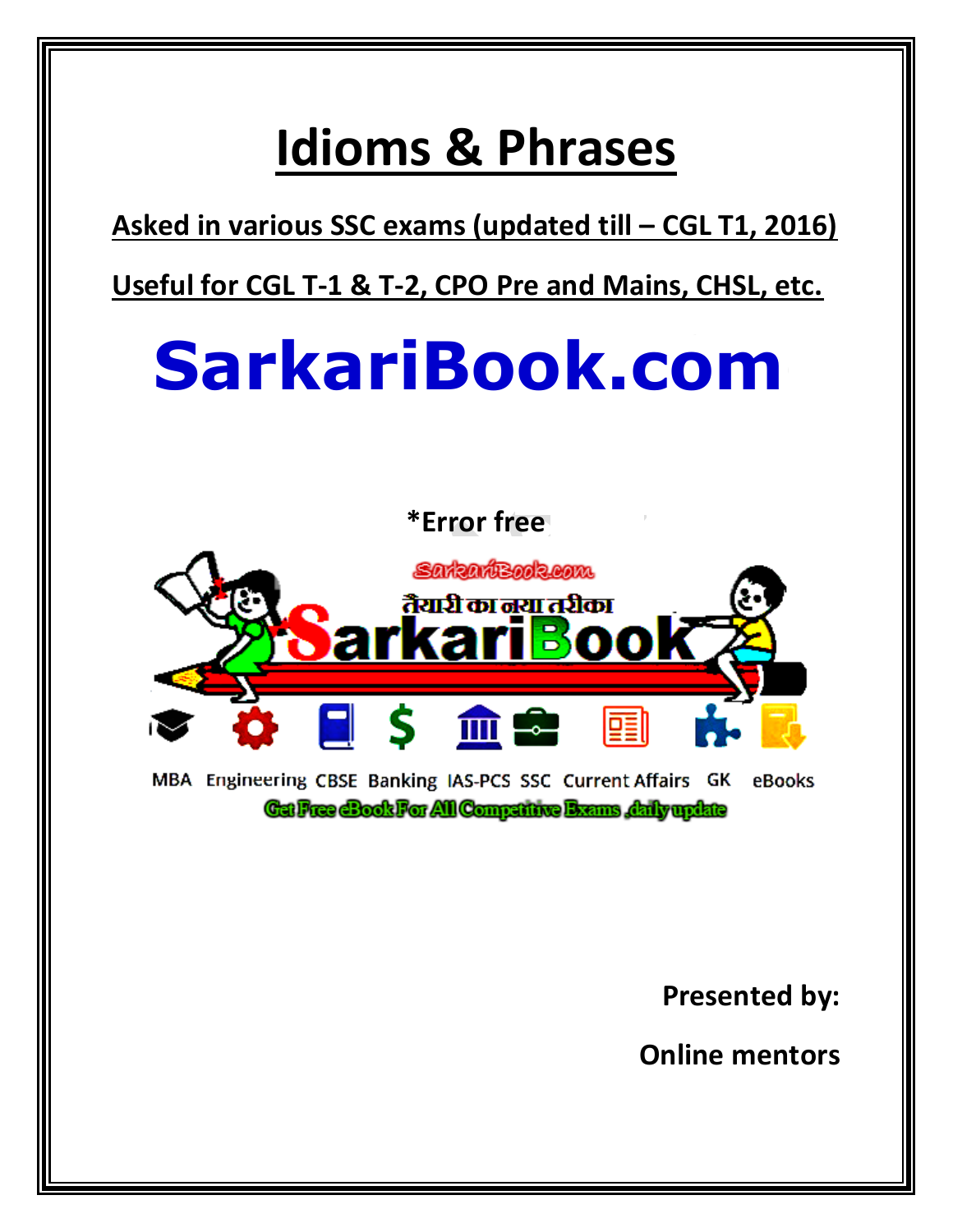**In this document we have compiled Idioms & Phrases asked in various examination held by SSC.**

**Some Idioms & Phrases are repeated, focus on them because they were asked multiple times, so they have been included them multiple times too.**

**Like this page for SSC CGL TIER 2 study plan and tier 2 practice questions (Maths and English), cloze test, comprehension, fill in the blanks, spelling correction, sentence arrangement , etc.**

**Click on the link given below:**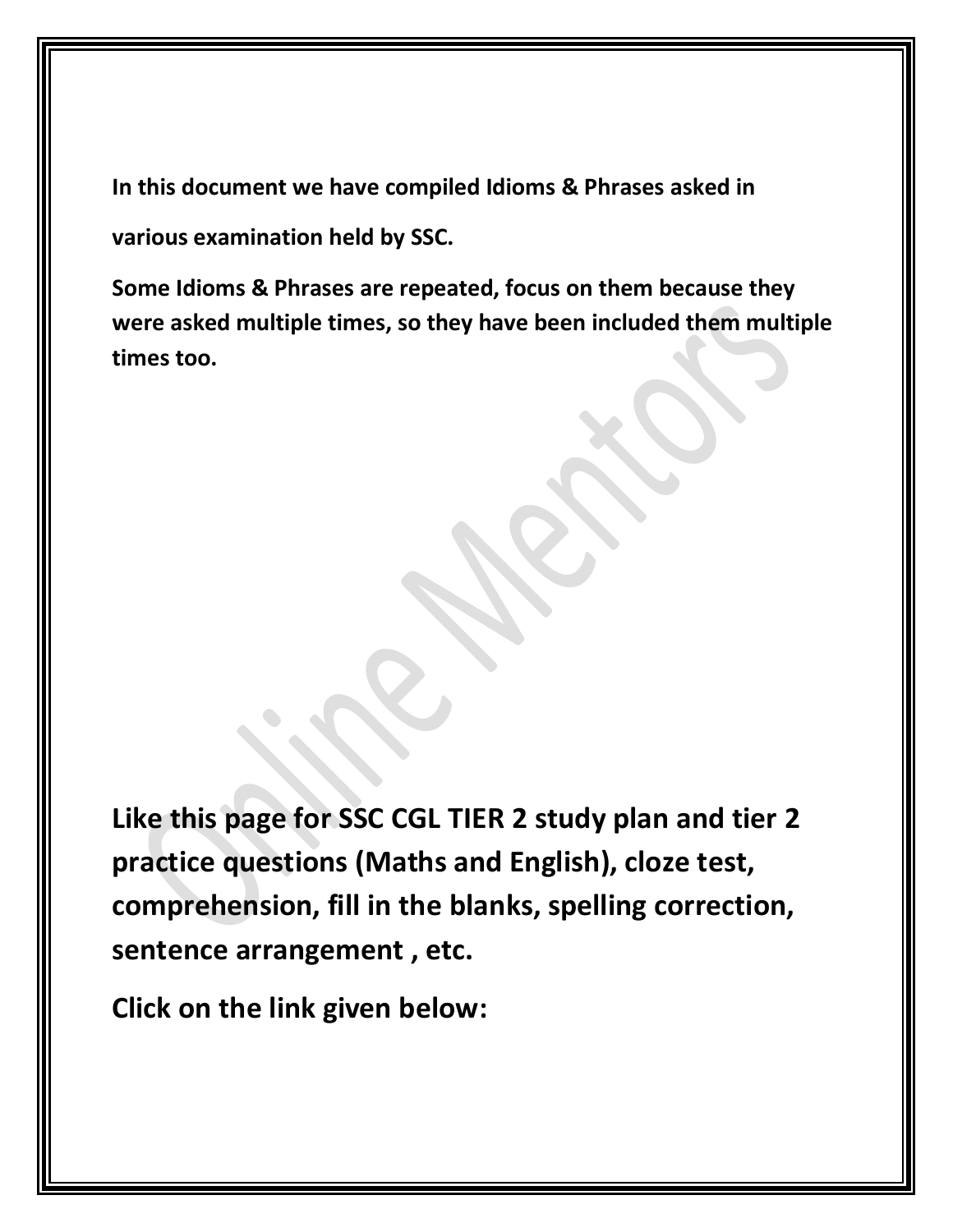- 1. **Sweeping Statement** Thoughtless statement (SO(Audit), 1997)
- 2. **All at sea**  $-$  Puzzled (SO(Audit), 1997)
- 3. **Enough rope** Enough freedom for action (SO(Audit), 1997)
- 4. **By fits and start** Irregularly (SO(Audit), 1997)
- 5. **Fell foul of**  $-$  Got into trouble with  $(SO(Audit), 1997)$
- 6. **Token strike** Short strike held as warning (SO(Audit), 1997)
- 7. **Face the music** Get reprimanded (SO(Audit), 1997)
- 8. Look down upon Hate intensely (SO(Audit), 1997)
- 9. **Flogging a dead horse** Wasting time in useless effort (SO(Audit), 1997)
- 10. **Under a cloud** Under suspicion (SO(Audit), 1997)
- 11. **Green thumb** To have a natural interest (SO(Audit), 2001)
- 12. **Played havoc** Caused destruction (SO(Audit), 2001)
- 13. No love lost between Not on good terms (SO(Audit), 2001)
- 14. **Fair and square** Honest (SO(Audit), 2001)
- 15. A white elephant Costly or troublesome possession (so(Audit), 2001)
- 16. **Out and out** Totally (SO(Audit), 2001)
- 17. **On the cuff** On credit  $(SO(Audit), 2001)$
- 18. **Does not hold water** Cannot be believed (SO(Audit), 2001)
- 19. **A wild goose chase** Futile search (SO(Audit), 2001)
- 20. **In a tight corner** In a difficult situation  $(SO(Au\text{d}it), 2001)$
- 21. **Going places** Talented and successful (SO(Audit), 2003)
- 22. **In cold blood** A murder done without intention (SO(Audit), 2003)
- 23. Off and on Occasionally (SO(Audit), 2003)
- 24. **Hard and fast** Strict (SO(Audit), 2003)
- 25. **Took to heels** Run away in fear (SO(Audit), 2003)
- 26. **To keep up**  $-$  To keep in touch ( $SO(Audit)$ , 2003)
- 27. Make a clean breast Confess without reserve (SO(Audit), 2003)
- 28. Heads will roll Transfers will take place (SO(Audit), 2003)
- 29. Make no bones about Do not have any hesitation in anything (SO(Audit), 2003)
- 30. **Take after** Resembles (SO(Audit), 2003)
- 31. **To starve off** Postpone (SO(Audit), 2003)
- 32. **To give a piece of mind** To reprimand (SO(Audit), 2003)
- 33. **Rest on laurels** To be complacent (SO(Audit), 2003)
- 34. Pay through nose Pay an extremely high price (SO(Audit), 2003)
- 35. **Draw on fancy** Use imagination (SO(Audit), 2003)
- 36. Turn an honest living Make an legitimate living (SO(Audit), 2005)
- 37. **Give the game away** Give out the secret (SO(Audit), 2005)
- 38. **Cheek by jowl** Very near (SO(Audit), 2005)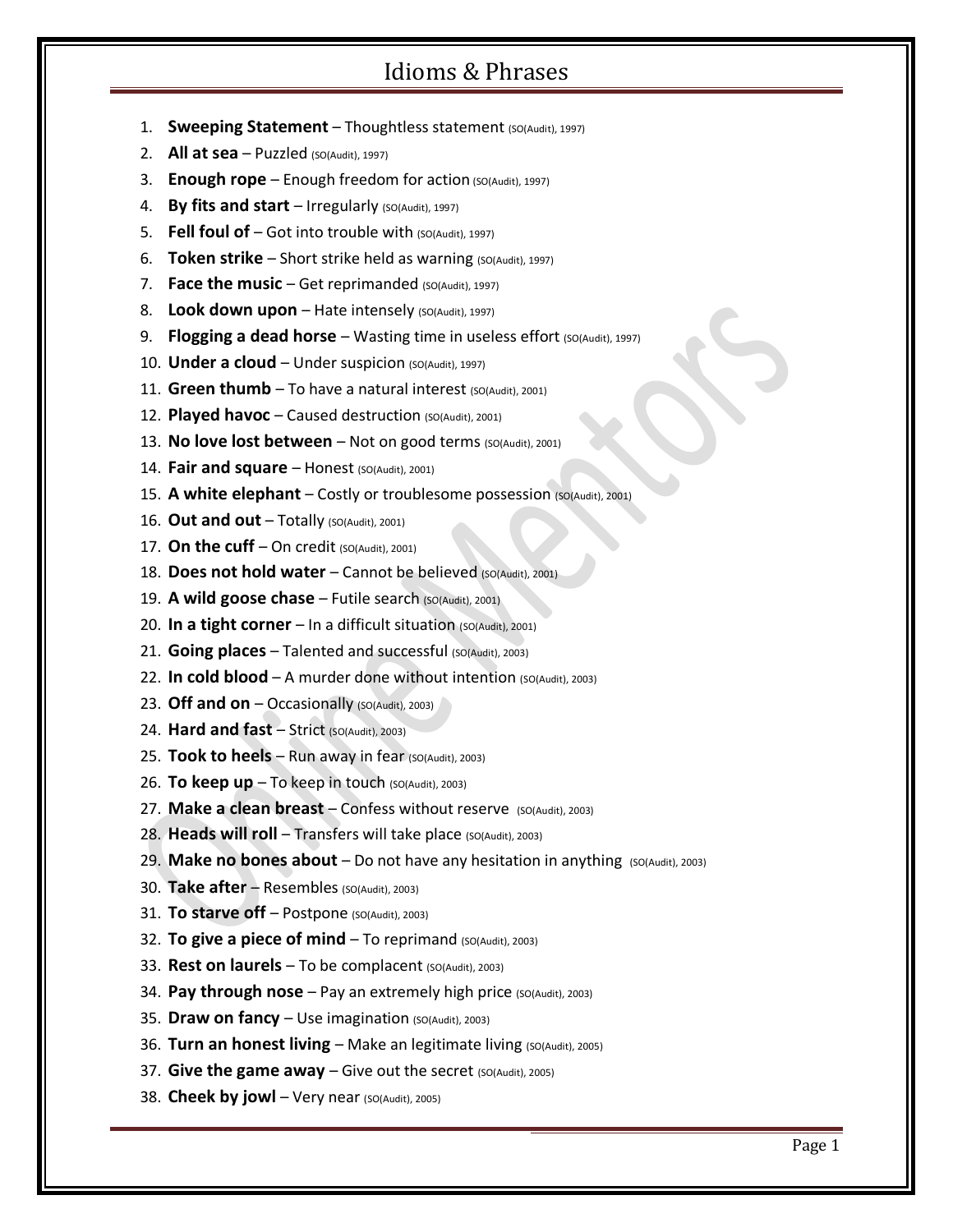- 39. **Give in** Yield (SO(Audit), 2005)
- 40. **Run riot** Act without restraint (SO(Audit), 2005)
- 41. **Go through fire and water** Undergo any risk (SO(Audit), 2005)
- 42. **Talking through hat** Talking nonsense (SO(Audit), 2005)
- 43. **Put up with** Tolerate (SO(Audit), 2005)
- 44. **By fits and starts** Irregularly (SO(Audit), 2005)
- 45. **Reading between the lines** Understanding the hidden meaning (SO(Audit), 2005)
- 46. **Get the sack** dismissed from (SO(Audit), 2006)
- 47. Pros and cons Considering all the facts (SO(Audit), 2006)
- 48. By leaps and bounds Very Quickly (SO(Audit), 2006)
- 49. **In the good books** –In favour with boss (SO(Audit), 2006)
- 50. In the long run Ultimately (SO(Audit), 2006)
- 51. **To be always one's beck and call** At one's disposal (ready to serve one's master) (SO(Audit), 2006)
- 52. Turn a deaf year Disregard/ignore/refuse (SO(Audit), 2006)
- 53. At one's wit's end Puzzled/confused/perplexed (SO(Audit), 2006)
- 54. **To fight tooth and nail** To fight in a determined way for what you want (SO(Audit), 2006)
- 55. **The green-eyed monster** Used as a way of talking about jealousy (SO(Audit), 2006)
- 56. Set the record straight Give a correct account (SO(Audit), 2007)
- 57. **Good Samaritan** Helpful person (SO(Audit), 2007)
- 58. **Bad blood** Angry feeling (SO(Audit), 2007)
- 59. **To go to the whole hog** To do it completely (SO(Audit), 2007)
- 60. **Lay out** Spend (SO(Audit), 2007)
- 61. Laying off Dismissal from jobs (SO(Audit), 2007)
- 62. Leaps and bounds At rapid pace (SO(Audit), 2007)
- 63. **Spilling the beans** Revealing the information indiscreetly (SO(Audit), 2007)
- 64. **Carry out** Execute (SO(Audit), 2007)
- 65. **Went to the winds** Dissipated/ To be utterly lost (SO(Audit), 2008)
- 66. **Ins and outs** Full details (SO(Audit), 2008)
- 67. A white elephant A costly but useless possession (SO(Audit), 2008)
- 68. **Fed up** Annoyed (SO(Audit), 2008)
- 69. In the good books In favour with (SO(Audit), 2008)
- 70. **Sharp practices** Dishonest means (SO(Audit), 2008)
- 71. **In high spirits** Full of hope and enthusiasm (so(Audit), 2008)
- 72. **Shake in shoes** Tremble with fear (SO(Audit), 2008)
- 73. Fits and starts Not regularly (SO(Audit), 2008)
- 74. **Close shave** Narrow shave (SO(Audit), 2008)
- 75. Take with a grain of salt To listen to something with considerable doubt (TA(IT & CE), 2004)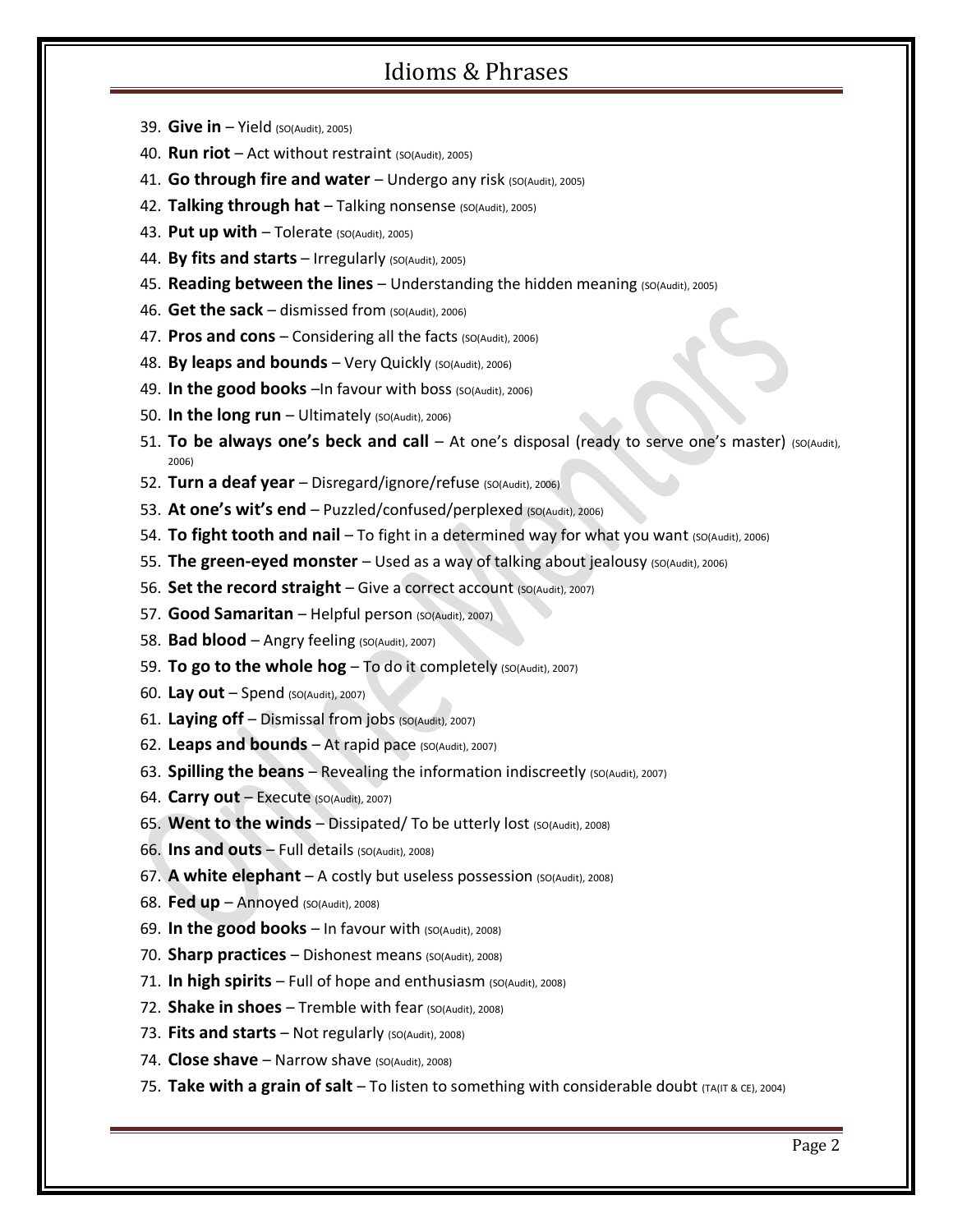- 76. **Hobson's choice** No real choice at all  $(TA(T R C))$  2004)
- 77. **To eat a humble pie** To apologize (TA(IT & CE), 2004)
- 78. **To give the devil his due** to give encouragement even to the enemy (TA(IT & CE), 2004)
- 79. **Reading between the lines**  $-$  looking for meanings that are not actually expressed  $(TA(T)$  & CE), 2004)
- 80. An open book One that hold no secrets (TA(IT & CE), 2004)
- 81. An axe to grind A private interest to serve (TA(IT & CE), 2004)
- 82. **To blow one's own trumpet** Praise one's own abilities and achievements (TA(IT & CE), 2004)
- 83. **Stand-offish** Indifferent (TA(IT & CE), 2004)
- 84. **Sowing wild oats** Irresponsible pleasure seeking in young age (TA(IT & CE), 2004)
- 85. **A bolt from the blue** Something unexpected and unpleasant (TA(IT & CE), 2006)
- 86. **By leaps and bounds** Rapidly (TA(IT & CE), 2006)
- 87. **Of no avail** Useless (TA(IT & CE), 2006)
- 88. **On the verge of**  $-$  On the brink of  $(TA)(T \& \text{CE})$ , 2006)
- 89. **A sore point** Something which hurts (TA(IT & CE), 2006)
- 90. **Like a phoenix** With a new life/rebirth/reincarnation (TA(IT & CE), 2006)
- 91. **To keep under wraps** Secret (TA(IT & CE), 2006)
- 92. **Die in harness** To die at one's work (TA(IT & CE), 2006)
- 93. **Fair- weather friend** A friend that deserts in difficulties (TA(IT & CE), 2006)
- 94. **Emerge out of thin air** Appear Suddenly (TA(IT & CE), 2006)
- 95. **Cut no ice** Had no influence (TA(IT & CE), 2006)
- 96. **Brought up** Introduce for discussion (TA(IT & CE), 2006)
- 97. **Cannot hold a candle to** Cannot be compared to (TA(IT & CE), 2006)
- 98. **Burn one's boat** Leave no means of return (TA(IT & CE), 2006)
- 99. **Make one's flesh creep** Horrify (TA(IT & CE), 2006)
- **100. Pros and cons** For and against/ analysis of all the given facts (TA(IT & CE), 2007)
- 101. **To take into account** To consider  $(TA)(TB)$  & CE), 2007)
- 102. **Blow over** Pass off (TA(IT & CE), 2007)
- 103. **Run into** Incurred/to experience difficulties (TA(IT & CE), 2007)
- 104. **Blue-eyed boys** Favorites  $(TA(TR) \times CE)$ , 2007)
- 105. **Dropping names** Hinting at high connections/To mention famous people you know or have met in order to impress others.  $(TA(TT R CC DZ))$
- 106. **A Red letter day** An important day  $(TA)(T \& CE), 2007)$
- 107. **Bone to pick** Cause of quarrel/ Bone of contention (TA(IT & CE), 2007)
- 108. **At stone's throw** Very near  $(TA(TR)Z=2007)$
- 109. **Struck a chill to the heart** Arouse fear/to make somebody afraid (TA(IT & CE), 2007)
- 110. **End in a fiasco** A Total/Utter failure (TA(IT & CE), 2007)
- 111. **Fall back** To turn or move back  $(TA(TR)Z)$  2008)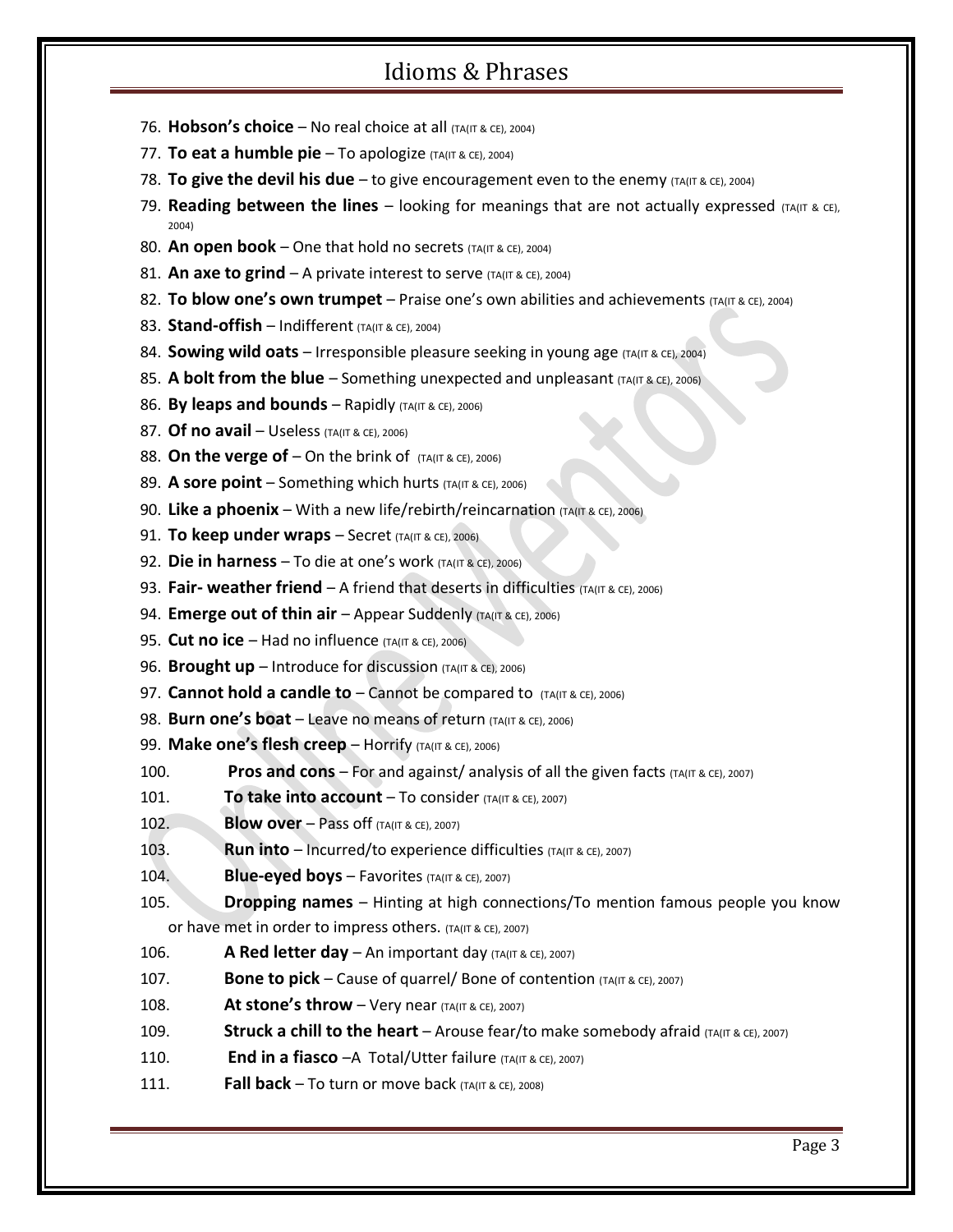112. **Turn up one's nose at** – To reject/despises (TA(IT & CE), 2008) 113. **Turn one's head** – To feel proud in a way that other people find it annoying  $(TA(T) \& \text{C})$ 2008) 114. **High and dry** – Neglected/ To leave someone helpless (TA(IT & CE), 2008) **115. Take for granted** – To accept readily/ To pre-suppose as certainly true (TA(IT & CE), 2008) 116. **Mince matters** – To confuse issues/ to mix facts (TA(IT & CE), 2008) 117. **Currying favour with** – Ingratiating / trying too hard to get please somebody  $(TA(TT & ECE))$ 2008) 118. **Set one's face against** – Oppose strongly (TA(IT & CE), 2008) 119. **Strom in a tea cup** – Commotion (angry/worry) over a trivial matter (TA(IT & CE), 2008) 120. **Putting one's foot down** – Asserting one's authority/ take a firm stand (TA(IT & CE), 2009) 121. **The man in the street** – An ordinary man (common man)  $(TA(T R C)Z)$ 122. **To catch up with**  $-$  To compete with  $(TA(T R C)Z)$ 123. **Fight to the bitter end**  $-$  To fight a losing battle  $(TA(T) \& CE)$ , 2009) 124. **Throw down a glove** – To accept defeat (TA(IT & CE), 2009) **125. Read between the lines** – Understanding the hidden meaning (TA(IT & CE), 2009) 126. **Let the cat out of the bag** – To utter a secret carelessly or by mistake  $(TA(TB \times CE), 2009)$ 127. **To have Too many iron in the fire** – To get engage in too many enterprises at the same time (TA(IT & CE), 2009) 128. **Fall through** – To fail  $(TA)(TB)$  ace), 2009) 129. **Cut one off, without a shilling** – Disinheriting / To expel from fraternal property (TA(IT & CE), 2009) 130. **To smell a rat** – To suspect a trick (Statistical Investigator, 2005) 131. **Turn a deaf ear** – Disobey (Statistical Investigator, 2005) 132. **Have the last laugh** – To be victorious at the end of an argument (Statistical Investigator, 2005) 133. **Red letter day** – Happy and significant day (Gala day) (Statistical Investigator, 2005) 134. **To blaze a trail** – To lead the way as a pioneer (Statistical Investigator, 2005) 135. **To beat a retreat** – To run away in fear (Statistical Investigator, 2005) 136. **To steer clear of** – Avoid (Statistical Investigator, 2005) 137. **To get one's own back** –To get one's revenge (Statistical Investigator, 2005) 138. **To run across** – To meet by chance (Statistical Investigator, 2005) 139. **A dark horse** – An unforeseen competitor (Statistical Investigator, 2005) 140. **Put up with** – Endure (Statistical Investigator, 2006) 141. **Got the sack** – Dismissed from (Statistical Investigator, 2006) 142. **Herculean task** – A work requiring very great effort (Statistical Investigator, 2006) 143. **By leaps and bounds** – Rapidly (Statistical Investigator, 2006) 144. **Helter-Skelter** – In disorderly haste (Statistical Investigator, 2006) 145. **Go to the winds** - Disappear (SO(CA), 2005) 146. **Make ducks and drakes of** – Squander (SO(CA), 2005)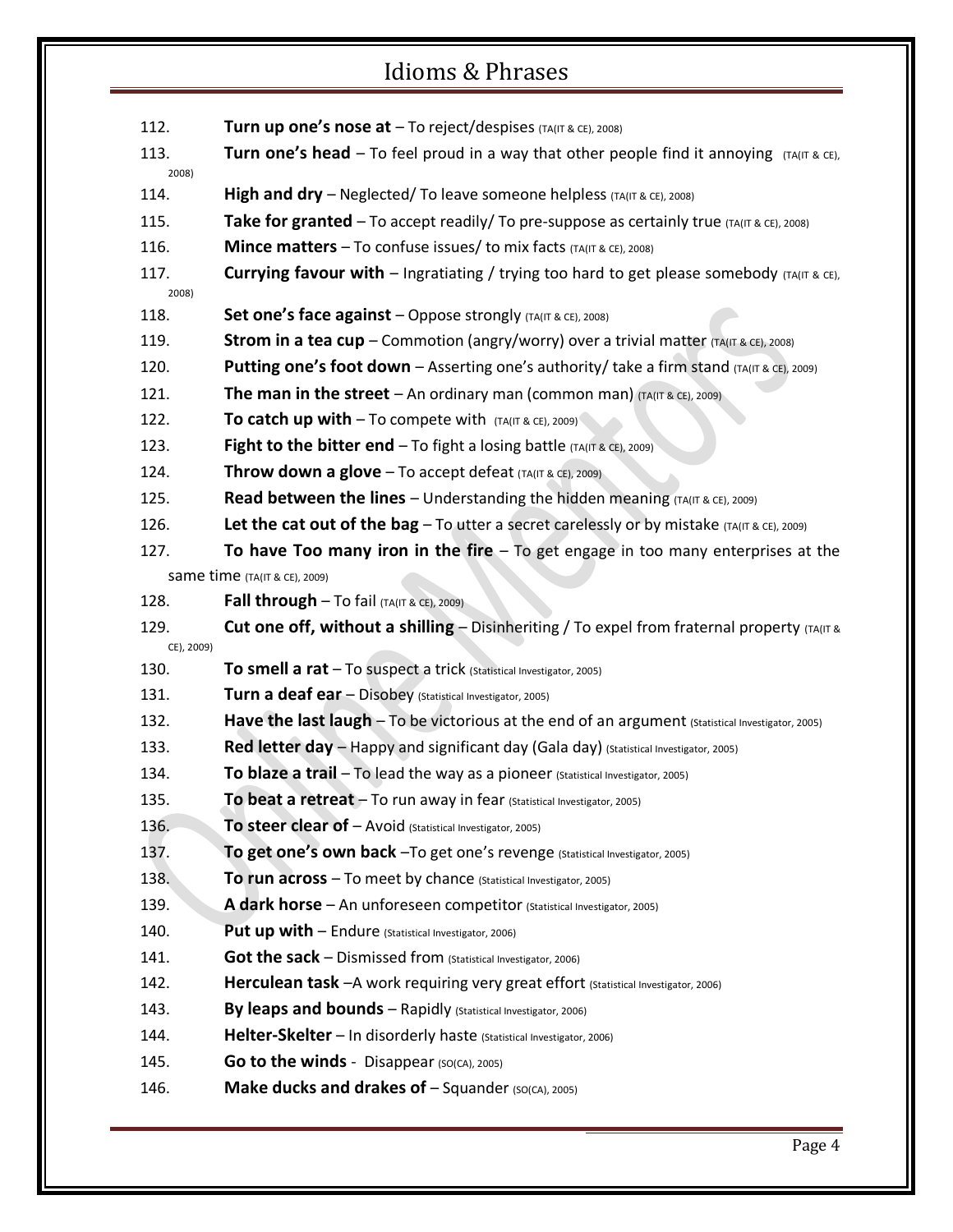- 147. **On the level** Honest and sincere  $(so(CA), 2005)$
- 148. **Done for** Ruined (SO(CA), 2005)
- 149. **Make a clean breast** Confess (SO(CA), 2005)
- 150. **To end in smoke** To come to nothing; no outcome (SO(CA), 2005)
- **151. To have something up one's sleeve** Having a secret plan (SO(CA), 2005)
- 152. **To take to one's heel** To run away (SO(CA), 2005)
- 153. **To turn a deaf ear** To be indifferent (SO(CA), 2005)
- 154. **At snail's pace** To do things very slowly (SO(CA), 2005)
- 155. **To run one down** To disparage someone  $(SO(CA), 2005)$
- 156. **To blow one's own trumpet** To praise oneself (SO(CA), 2005)
- 157. **To face the music** To bear the consequences (SO(CA), 2005)
- 158. **To take someone to task** To scold someone (SO(CA), 2005)
- 159. **At one's wit** Puzzled/Confused/Perplexed (SO(CA), 2005)
- 160. **At stake** In danger/ that can be lost or won depending on the success of a particular action (SO(CA), 2007)
- 161. **To play to the gallery** To behave in an exaggerated way to attract people's attention (SO(CA), 2007)
- 162. **Read between the lines** Understand the hidden meaning (SO(CA), 2007)
- 163. **Sitting on the fence** Hesitating which side to take (SO(CA), 2007)
- 164. **No love lost between** Not on good terms (SO(CA), 2007)
- 165. **To have not a leg to stand on** Unable to prove or explain why something is reasonable (SAS, 2005)
- 166. **A man in the street** An ordinary person / common man (SAS, 2005)
- 167. **Blood running cold** Become very frightened (SAS, 2005)
- 168. **Playing to the gallery** Befooling the common man (SAS, 2005)
- 169. **Come out of one's shell** To appear suddenly (SAS, 2005)
- 170. **Lay down arms** To surrender (CPO, 2010)
- 171. **Making hay while the sun shines** Taking advantage of a favorable opportunity (cpo, 2010)
- 172. **Blow one's own trumpet** To praise oneself (CPO, 2010)
- 173. **Bear with** Support / To be patient with some body or something (cpo, 2010)
- 174. **Give vent to** To emphasize (CPO, 2010)
- 175. **Turn a deaf ear** Pay no attention (CPO, 2010)
- 176. **Bone of contention** Matter of dispute (CPO, 2010)
- 177. **Stand on own feet** To be independent (CPO, 2010)
- 178. **By fits and starts** Irregularly (CPO, 2010)
- 179. **Over head and ears** Completely (CPO, 2010)
- 180. **To call it a day** To conclude proceedings (CGL T-1, 2011)
- 181. **To put up with**  $-$  To tolerate (CGL T-1, 2011)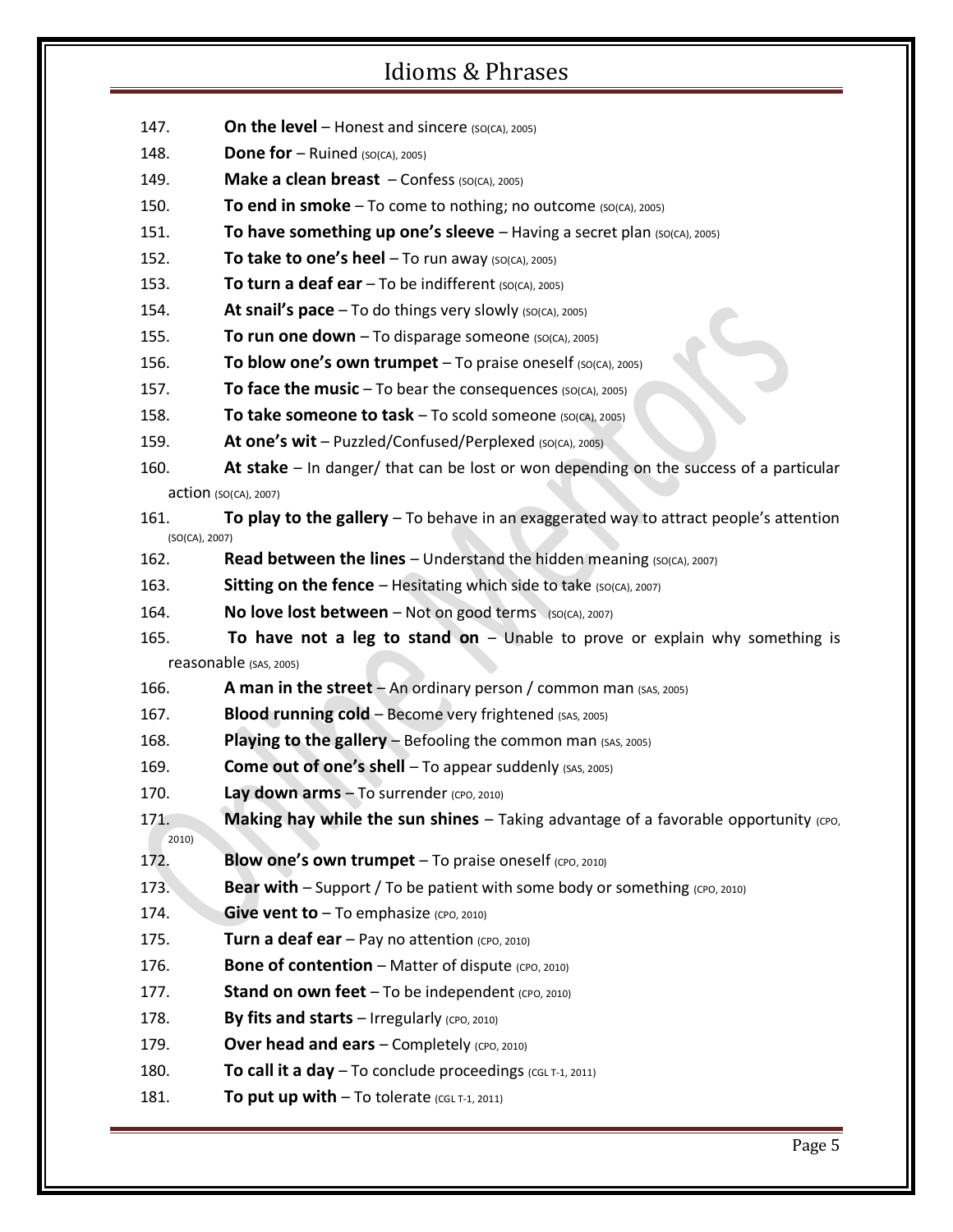| 182.          | To face the music $-$ To bear the consequences (CGL T-1, 2011)                                   |
|---------------|--------------------------------------------------------------------------------------------------|
| 183.          | <b>Yeoman's service</b> – Social work (CGL T-1, 2011)                                            |
| 184.          | To take to hearts $-$ To grieve over (CGL T-1, 2011)                                             |
| 185.          | To smell a rat $-$ To be suspicious (CGL T-1, 2011)                                              |
| 186.          | To move heaven and earth $-$ to try everything possible (CGL T-1, 2011)                          |
| 187.          | To take someone for a ride $-$ to deceive (cheat) someone (CGL T-1, 2011)                        |
| 188.          | In cold blood - Not intentional / Excitedly (CGL T-1, 2011)                                      |
| 189.          | <b>A damp squib</b> $- A$ disappointing result (CGL T-1, 2011)                                   |
| 190.          | To bite the dust $-$ To be defeated (CGL T-1, 2011)                                              |
| 191.          | To take to one's heel $-$ To run away (CGL T-1, 2011)                                            |
| 192.          | To be all at sea $-$ Lost and confused (CGL T-1, 2011)                                           |
| 193.          | <b>Cold Comfort</b> – Slight satisfaction (CGL T-1, 2011)                                        |
| 194.          | A bolt from the blue $-$ An unexpected and unpleasant event (CGL T-1, 2011)                      |
| 195.<br>2011) | <b>To feather one's nest</b> – To make oneself rich (in position or in monetary terms) (CGL T-1, |
| 196.          | To die in harness - To die while in service $(CGL T-1, 2011)$                                    |
| 197.          | To show a clean pair of heels $-$ to escape/run away (CGL T-1, 2011)                             |
| 198.          | To flog a dead horse -to waste one's efforts (CGL T-1, 2011)                                     |
| 199.          | To strain every nerve $-$ To make utmost efforts $(CGL T-1, 2011)$                               |
| 200.          | A bolt form the blue $-$ Unexpected problem (cpo, 2011)                                          |
| 201.          | Sailing in the same boat - Being in the same difficult situation (CPO, 2011)                     |
| 202.          | <b>Gift of the gab</b> $-$ Ability to speak well (CPO, 2011)                                     |
| 203.          | To keep the wolf from the door $-$ Escape starvation (CPO, 2011)                                 |
| 204.          | <b>Soft option - Easy and agreeable option (CPO, 2011)</b>                                       |
| 205.          | A little gush of gratitude - Excessive enthusiasm (FCI, 2012)                                    |
| 206.          | To lose ground - To become less popular (FCI, 2012)                                              |
| 207.          | To fall back on - to fail to do something important in time (FCI, 2012)                          |
| 208.          | To make one's blood boil - To make somebody furious (FCI, 2012)                                  |
| 209.          | Wear and tear - Damage (FCI, 2012)                                                               |
| 210.          | To add fuel to the fire $-$ To cause additional anger (FCI, 2012)                                |
| 211.          | Hand in glove - In close relationship (FCI, 2012)                                                |
| 212.          | To make a mountain of a molehill $-$ To give great importance to little things (FCI, 2012)       |
| 213.          | To speak one's mind - To be frank and honest (FCI, 2012)                                         |
| 214.          | Maiden speech - First speech (DEO, 2008)                                                         |
| 215.          | At the eleventh hour $-$ At the very last moment (DEO, 2008)                                     |
| 216.          | Cope with - compromise (DEO, 2008)                                                               |
| 217.          | Go a long way $-$ help considerably (DEO, 2008)                                                  |
| 218.          | Gift of the $\mathsf{gab}$ - talent of speaking (DEO, 2008)                                      |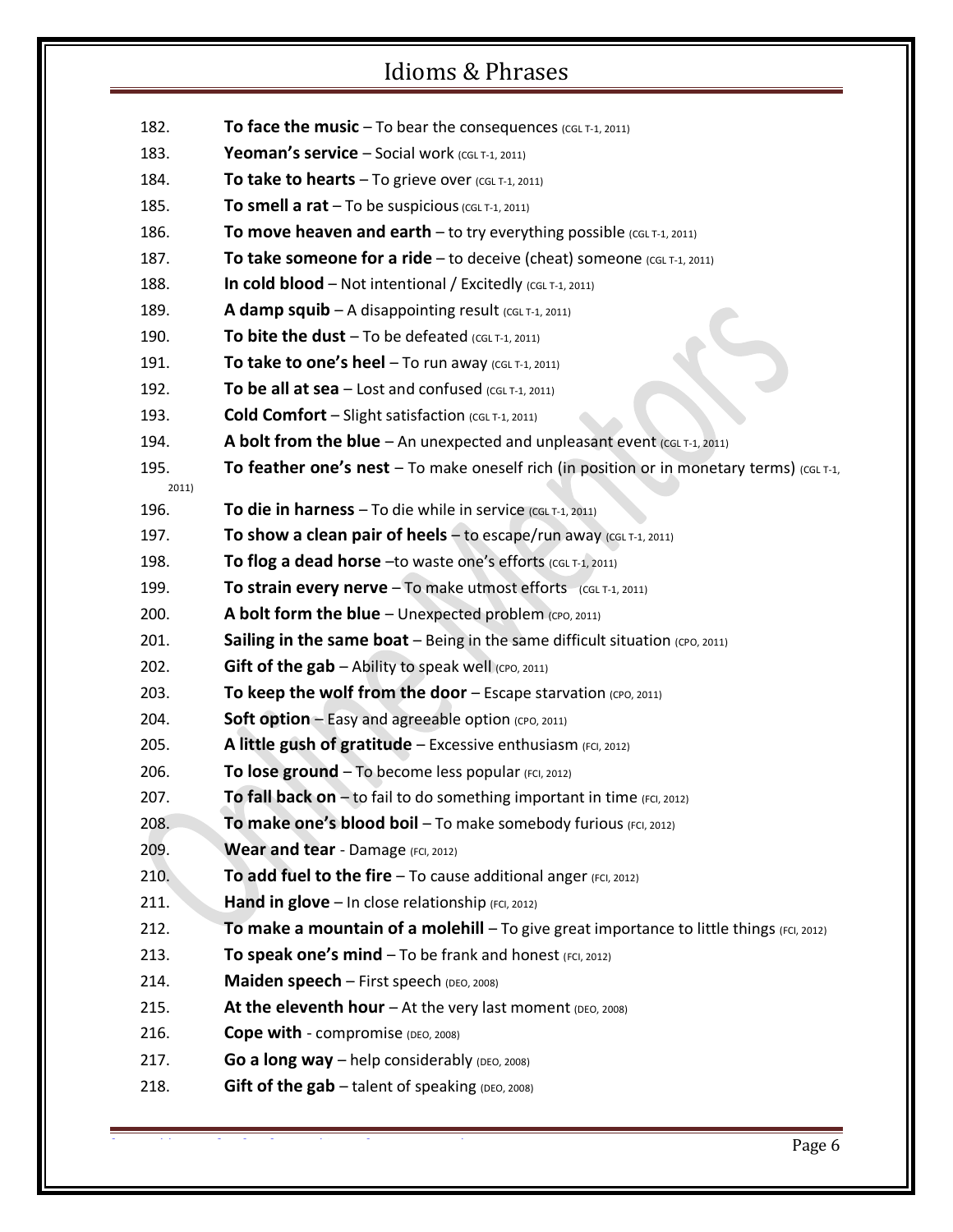- 220. **Cross swords** Disagree (DEO, 2008)
- 221. **Pore over** Go through (DEO, 2008)
- 222. **Make both ends meet** To live a lavish life (DEO, 2008)
- 223. **Run down** Criticise (DEO, 2008)
- 224. **Grease anybody's palm** To give bribe (Stenographer, 2010)
- 225. **Leave in the lurch** Abandon in the midway/difficult situation (Stenographer, 2010)
- 226. **Caught red handed** At the time of committing crime (Stenographer, 2010)
- 227. **On the brink of** On the point of (Stenographer, 2010)
- 228. **Face the music** Face the unpleasant consequences (Stenographer, 2010)
- 229. **Gift of the gab** Ability to speak impressively (Stenographer, 2010)
- 230. **Go down the drain** Lose forever (Stenographer, 2010)
- 231. **A close shave** Narrow escape from danger (Stenographer, 2010)
- 232. **Cool as cucumber** Not nervous or emotional (Stenographer, 2010)
- 233. **In high spirits** Cheerful (Stenographer, 2010)
- **234.** Scapegoats A person who is blamed for the wrongdoings with arrogant reactions (CHSL,

2010)

- 235. **A red letter day**  $-$  A day memorable for joyful event  $(CHSL, 2010)$
- 236. **Wears heart on sleeves** Express feelings openly (CHSL, 2010)
- 237. **To pay off old scores** To refund old dues (CHSL, 2010)
- 238. **Man of letters** Proficient in literary arts (CHSL, 2010)
- 239. **Turn down** Refuse (CHSL, 2010)
- 240. **On good terms** Agree with someone (CHSL, 2010)
- 241. **Stole the show** Win everyone's praise (CHSL, 2010)
- 242. **Measure up** Reach the level  $(CHSL, 2010)$
- 243. **Doctor the accounts**  $-$  To manipulate the accounts  $(CHSL, 2010)$
- 244. **Dark horse** An unexpected winner (CHSL, 2010)
- 245. **Face the music** To bear the criticism (CHSL, 2010)
- 246. **In the red** Losing money/to owe money  $(CHSL, 2010)$
- 247. **In lieu of** Despite of  $(CHSL, 2010)$
- 248. **Beat about the bush** Speak in a round about manner (CHSL, 2010)
- 249. **Bring about** Cause (Stenographer, 2011)
- 250. **Pull up** Reprimand (Stenographer, 2011)
- 251. **At sixes and seven** In disorder or confusion (Stenographer, 2011)
- 252. **Lose head** Panic (Stenographer, 2011)
- 253. **Take to task** To criticize severely/ to punish (Stenographer, 2011)
- 254. **Sit in judgement** To pass judgement(or comment on someone ) especially when you have no authority (Stenographer, 2011)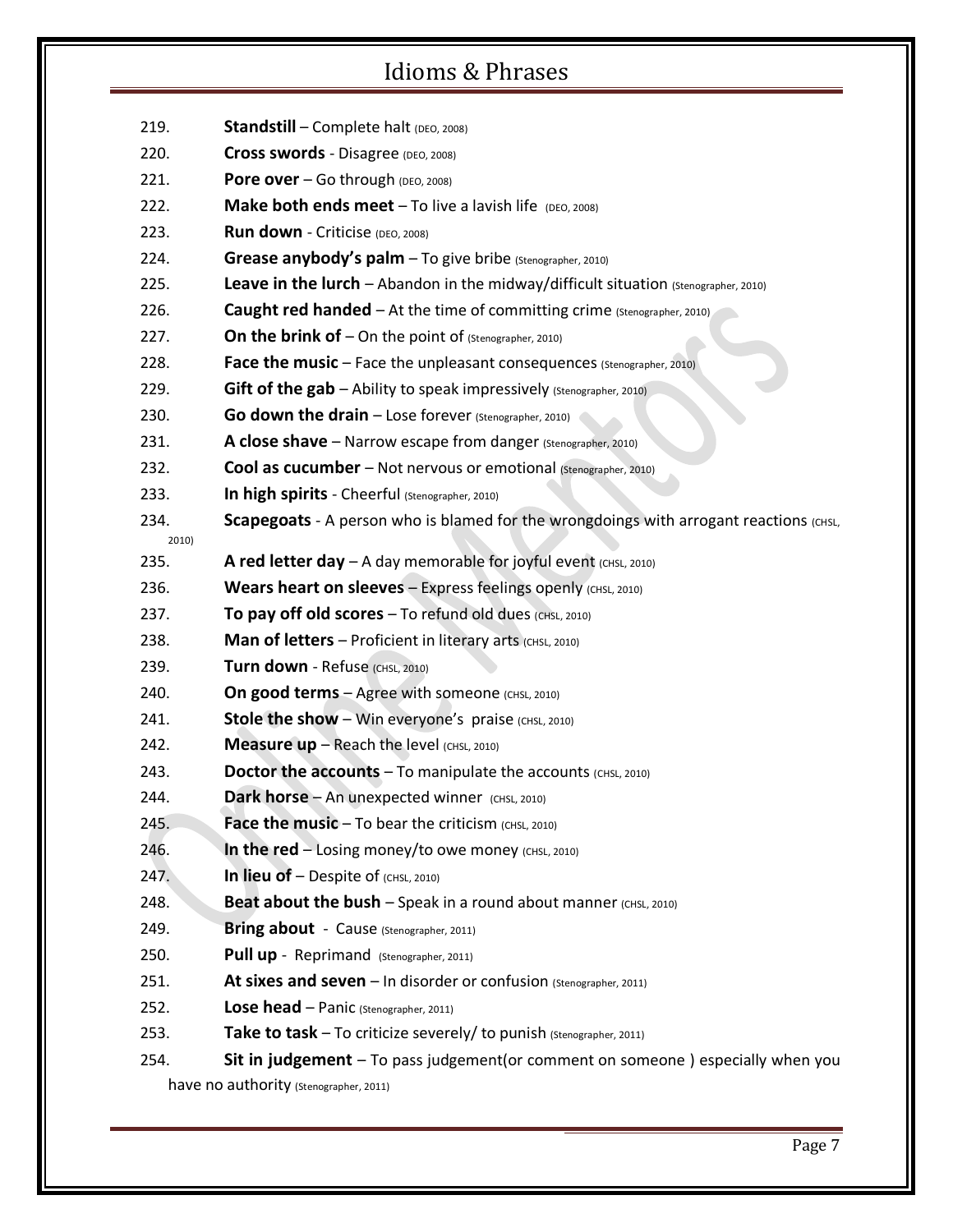- 255. **Leave in the lurch** To desert someone (Stenographer, 2011)
- 256. **Cry over spilt milk** Cry over irreparable loss (Stenographer, 2011)
- **257. Bad blood –** Active enmity (Stenographer, 2011)
- 258. **Close shave** A narrow escape (Stenographer, 2011)
- 259. **Grease palms** To bribe someone  $(MT(NT), 2011)$
- 260. **Carrot and stick** Reward and punishment policy  $(MT(NT), 2011)$
- 261. **To cut teeth** To gain experience of something for the first time  $(MT(MT), 2011)$
- 262. **Cut no ice** Had no influence  $(MT(NT), 2011)$
- 263. **Close the book** Stop working on something (MT(NT), 2011)
- 264. **In fits and starts** Irregularly (MT(NT), 2011)
- 265. **Bird's eye view** An overview  $(MT(NT), 2011)$
- **266. Run in the same groove** Clash with each other (MT(NT), 2011)
- 267. **Keep your head** Remain calm (MT(NT), 2011)
- 268. **Pull strings** Use personal influence (MT(NT), 2011)
- 269. **Pot luck dinner** Dinner where somebody brings something to eat (Stenographer, 2011)
- 270. To hit below the belt To attack unfairly (Stenographer, 2011)
- 271. **All at sea** Puzzled (Stenographer, 2011)
- 272. **Sought after** Wanted by many people because it's of good quality or difficult to find/Pursued by (Stenographer, 2011)
- 273. **Build castle in the air** Daydreaming (Stenographer, 2011)
- 274. **On the spur of the moment**  $-$  To act suddenly, without planning  $(cHSL)$ , 2011)
- 275. To have something up one's sleeve To have a secret plan (CHSL, 2011)
- 276. **A red letter day** An important or joyful occasion in one's life (CHSL, 2011)
- 277. **To explore every avenue** To try every opportunity (CHSL, 2011)
- 278. **At one's beck and call** Ready to follow orders/ To be dominated by someone  $(CHSL)$ 2011)
- 279. **By fair or foul means** In honest or dishonest way (CHSL, 2011)
- 280. **Status quo** As it is/ unchanged position (CHSL, 2011)
- 281. **To burn candle at both ends** To be extravagant/ Spend without any worry (CHSL, 2011)
- 282. **To hit the jackpot** To make money quickly  $(CHSL, 2011)$
- 283. **To bring to light** to reveal  $(CHSL, 2011)$
- 284. **At the eleventh hour** At the last possible moment  $(CHSL, 2011)$
- 285. **Go scot-free** To escape without punishment  $(CH)$ ,  $(CHSL, 2011)$
- 286. **To shed crocodile tears** To pretend grief (CHSL, 2011)
- 287. **To look down one's nose** To regard with contempt (CHSL, 2011)
- 288. **To miss the bus** To miss an opportunity (CHSL, 2011)
- 289. **A white elephant** Costly and troublesome possession, with much use to its owner (CHSL, 2011)
- 290. **To call spade a spade** To be frank (CHSL, 2011)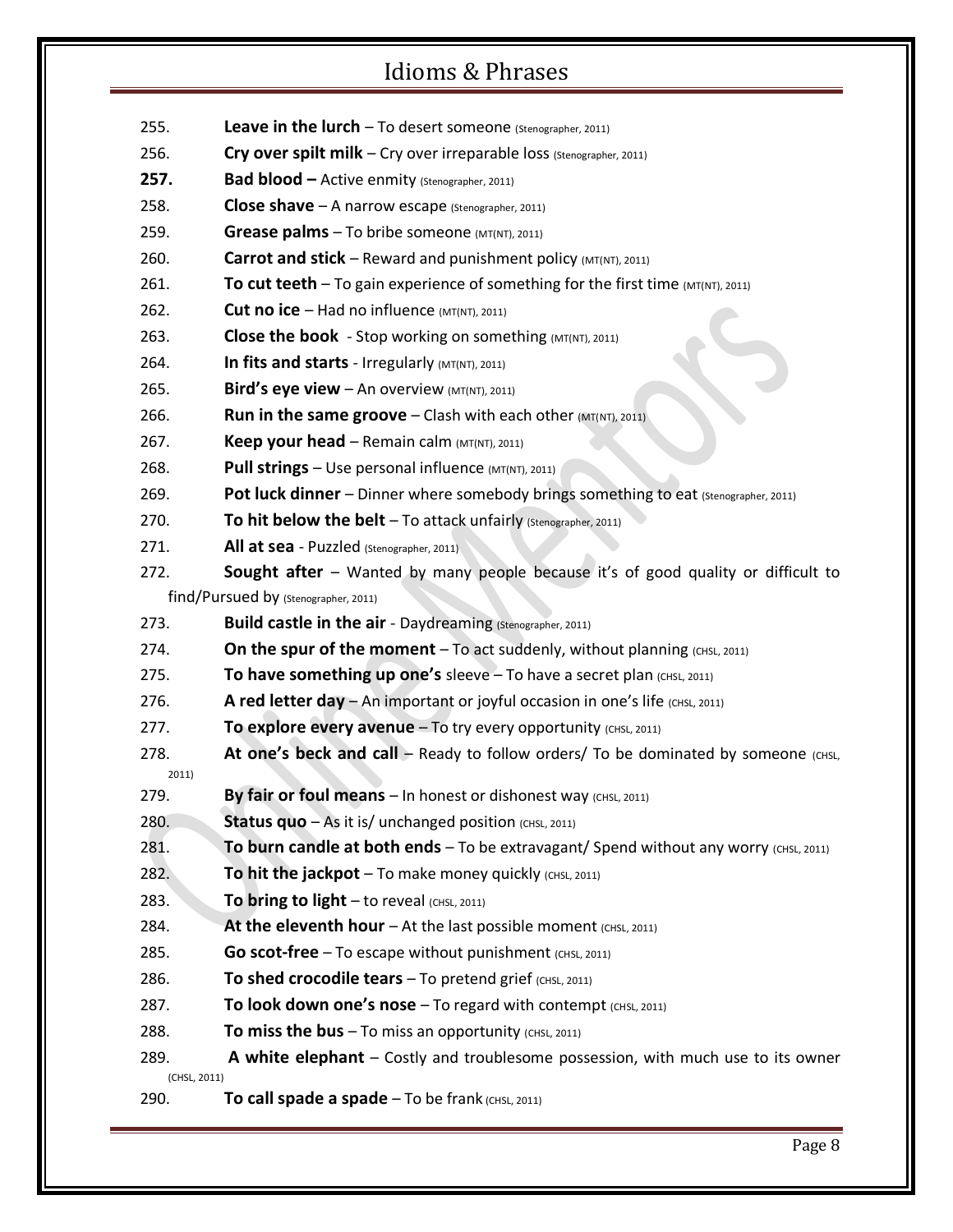| 291.                 | To fight tooth and nail - To fight heroically, in very determined way (CHSL, 2011)                |
|----------------------|---------------------------------------------------------------------------------------------------|
| 292.                 | <b>Birds of same feather</b> – Persons of same character (CHSL, 2011)                             |
| 293.                 | Take exception - To object over something (CHSL, 2011)                                            |
| 294.                 | <b>High handed</b> – Using authority in an unreasonable way, overbearing $(CHSL, 2011)$           |
| 295.                 | Too fond of one's own voice $-$ To like talking without wanting to listen to other                |
|                      | people/Very selfish (CHSL, 2011)                                                                  |
| 296.                 | By leaps and bounds $-$ Rapidly (CHSL, 2011)                                                      |
| 297.                 | An open book - Straight forward and honest dealings (CHSL, 2011)                                  |
| 298.                 | <b>Fall short</b> – Fail to meet expectation/ have no effect $(CH)$ , 2011)                       |
| 299.                 | Heart to heart talk - Frank talk (CHSL, 2011)                                                     |
| 300.                 | Give the game away – Give out the secret (unintentionally) $(CHSL, 2011)$                         |
| 301.<br>(CHSL, 2011) | Take cue from - To copy what someone already did in past in order to be successful                |
| 302.                 | <b>Call for</b> $-$ To ask (CHSL, 2011)                                                           |
| 303.                 | Out of the question - Undesirable/ Not worth discussing (CHSL, 2011)                              |
| 304.                 | <b>Run into</b> $-$ To meet someone accidently (CHSL, 2011)                                       |
| 305.                 | <b>End up in something - Come to nothing/ Useless (CHSL, 2011)</b>                                |
| 306.                 | <b>Spread like fire</b> $-$ Spread rapidly (CHSL, 2011)                                           |
| 307.                 | Ins and outs $-$ Full details (CHSL, 2011)                                                        |
| 308.                 | <b>Dropping like flies - Collapsing in large numbers (CHSL, 2011)</b>                             |
| 309.                 | Rat race - Fierce competition for power (CHSL, 2011)                                              |
| 310.                 | Hard nut to $crack$ - Difficult task (CHSL, 2011)                                                 |
| 311.                 | See eye to $eye - To$ think in same way $(CHSL, 2011)$                                            |
| 312.                 | Put across - To communicate your ideas, feelings, etc. successfully. (CHSL, 2011)                 |
| 313.                 | To have second thoughts - To reconsider (Constable, 2012)                                         |
| 314.                 | Not my cup of tea - Not what somebody likes or interested in (Constable, 2012)                    |
| 315.                 | To break the $ice$ – To start a conversation (Constable, 2012)                                    |
| 316.                 | <b>To eat a humble pie</b> $-$ To say or show sorry for a mistake that one made (Constable, 2012) |
| 317.                 | To add fuel to fire $-$ To worsen the matter / To incite (CPO, 2012)                              |
| 318.                 | To burn one's fingers $-$ To get physically hurt (CPO, 2012)                                      |
| 319.                 | At the eleventh hour $-$ At the last moment (CPO, 2012)                                           |
| 320.                 | To feel like a fish out of water $-$ Uncomfortable situation (CPO, 2012)                          |
| 321.                 | To foam at one's mouth $-$ To be very angry (CPO, 2012)                                           |
| 322.<br>2012)        | <b>Send packing</b> – To tell somebody firmly or rudely to go away / Terminate service (CGL T-2,  |
| 323.                 | Kick up a row - Make a great fuss / To complain loudly about something (CGL T-2, 2012)            |
| 324.                 | Wet behind the ears - Young and without experience / Naïve $(CGL$ T-2, 2012)                      |
| 325.                 | To talk someone over $-$ To convince over (CGL T-2, 2012)                                         |
| 326.                 | <b>Wear heart on</b> sleeves $-$ Express emotions freely (CGL T-2, 2012)                          |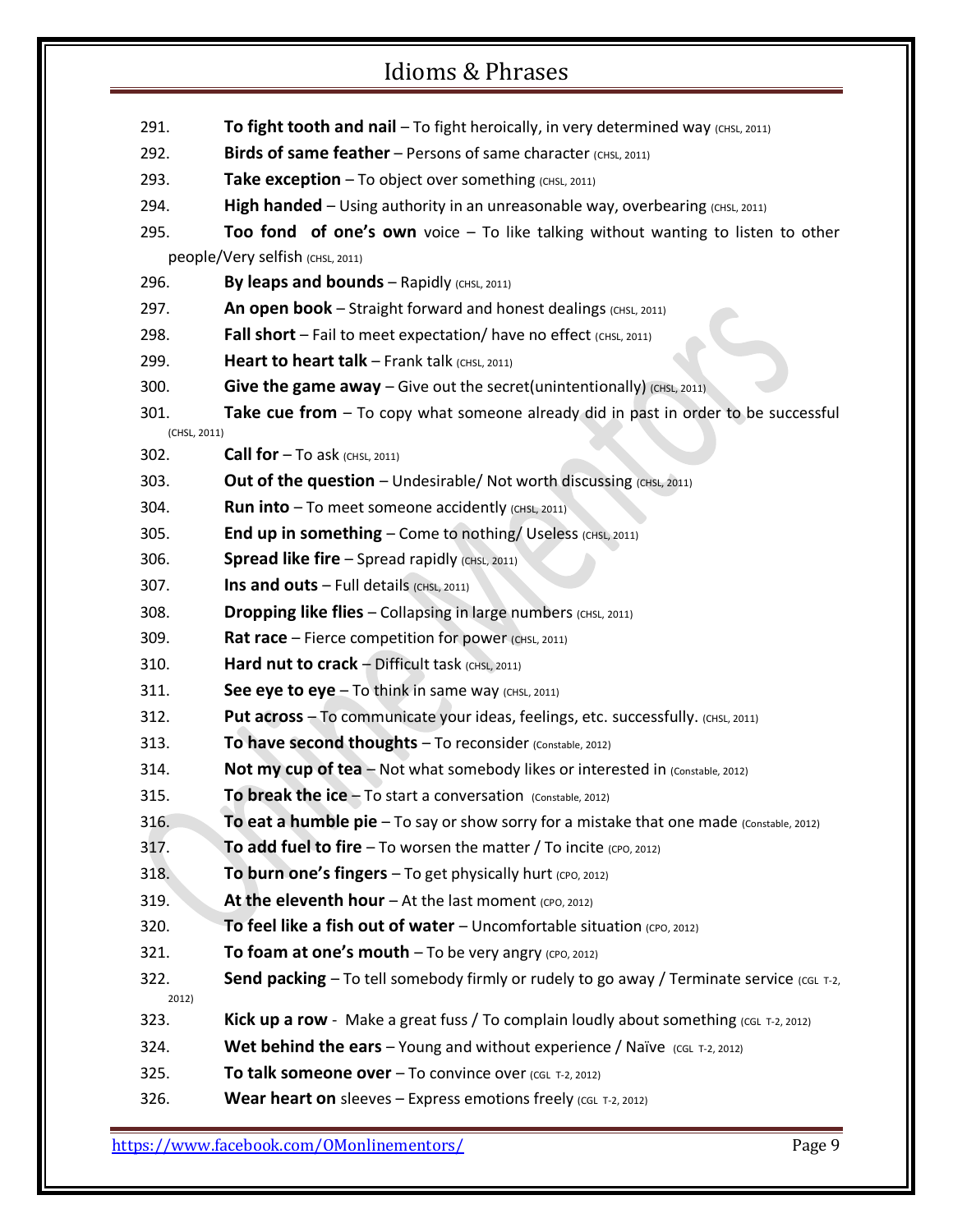- 327. **Bury the hatchet** To make peace / To stop being unfriendly and become friends again (CGL T-2, 2012)
- **328. <b>Once in a blue moon** Rarely (CGL T-2, 2012)
- **329.** Through thick and thin Under all circumstances (CGL T-2, 2012)
- 330. **Come to grief**  $-$  To suffer (CGL T-2, 2012)
- 331. **Eat anyone's salt** To be anyone's guest (CGL T-2, 2012)
- 332. **Give a hand with**  $-$  To help with (CPO, 2012)
- 333. **Take to heart** To be very upset by something that somebody says or does / Serious (CPO, 2012)
- 334. **Had better** used for telling somebody what you think he 'should' do (CPO, 2012)
- 335. **Strike a bargain** To negotiate a deal (CPO, 2012)
- 336. **Point blank** Very definite and direct (CPO, 2012)
- 337. **Scapegoat** A person who is blamed for the wrongdoings, mistakes, or faults of others, especially for reasons of expediency / Fall guy (CPO, 2012)
- 338. **Kicking heels** To be relaxed and enjoy / Waste time (CPO, 2012)
- 339. **End in smoke** Come to nothing (CPO, 2012)
- 340. **Die in harness** Die in service/ Die while working (CPO, 2012)
- 341. **On the horns of dilemma** In a situation where you have to make choice between
	- things that are equally unpleasant (CPO, 2012)
- 342. **Hold your tongue** To be silent (CHSL, 2012)
- 343. **No hard and fast** rules Easy regulation (CHSL, 2012)
- 344. **Live from hand to mouth** Miserably (CHSL, 2012)
- 345. **Turn a deaf ear** Refuse to obey (CHSL, 2012)
- 346. **Take exception** To object  $(CHSL, 2012)$
- 347. **To hail from**  $-$  To come from  $(CHSL, 2012)$
- **348. To put an end to** Stop (CHSL, 2012)
- 349. **By fits and starts** Irregularly (CHSL, 2012)
- 350. **Bad blood** Feeling of hatred  $(CHSL, 2012)$
- 351. **Turn up**  $-$  To appear (CHSL, 2012)
- 352. **Die hard** unwilling to change (CHSL, 2012)
- 353. **Turn down** Reject (CHSL, 2012)
- **354. To pass away** Die (CHSL, 2012)
- **Carry weight** Be important / Important influence (CHSL, 2012)
- 356. **Fall flat** Fail to amuse people / Fail to produce intended effect  $(cHSL, 2012)$
- 357. **Under the thumb of**  $-$  Under the control of  $(CHSL, 2012)$
- 358. **To get** wind Come to know about something secret or private (CHSL, 2012)
- 359. **Part and parcel** An essential part of something (CHSL, 2012)
- 360. **To give vent to** To express a feeling, especially anger, strongly (CHSL, 2012)
- 361. **Stand by** To help/support somebody or be friend, even in difficult times (CHSL, 2012)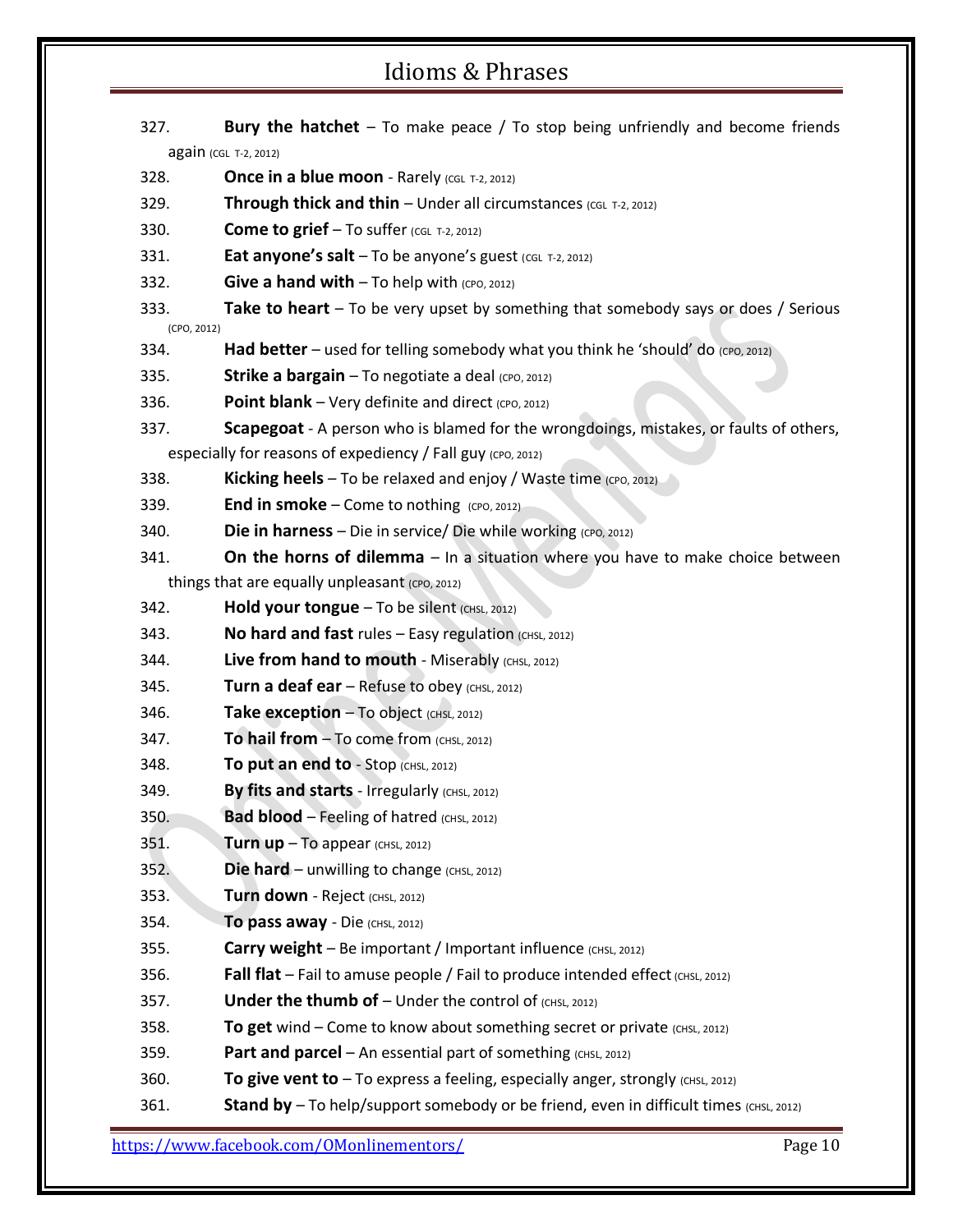| 362.          | In black and white - In writing (CHSL, 2012)                                                     |
|---------------|--------------------------------------------------------------------------------------------------|
| 363.          | At a loss – Unable / Not knowing about what to do or say $(CHSL, 2012)$                          |
| 364.          | Lame excuse - Unsatisfactory explanation (CHSL, 2012)                                            |
| 365.          | <b>Hand in glove</b> – Working closely with someone / Very intimate $(CHSL, 2012)$               |
| 366.          | A hard nut to crack $- A$ difficult problem or situation to solve or deal with $(cmsL, 2012)$    |
| 367.          | For better or worse - Always (CHSL, 2012)                                                        |
| 368.          | <b>From the bottom of one's heart</b> $-$ To speak frankly $(CHSL, 2012)$                        |
| 369.          | In a nutshell - Brief (CHSL, 2012)                                                               |
| 370.          | A shot in the dark – An attempt to guess something $(CHSL, 2012)$                                |
| 371.          | At the eleventh hour $-$ At a last moment (CHSL, 2012)                                           |
| 372.          | <b>Water under the bridge</b> - Something that happened in the past and is now forgotten         |
|               | Or no longer important (CHSL, 2012)                                                              |
| 373.          | Stick to guns - Hold on to original decisions (CHSL, 2012)                                       |
| 374.          | Out of hand $-$ Out of control, at once, immediately (CHSL, 2012)                                |
| 375.          | <b>The salt of the earth</b> $-$ Very good and honest/Kind (CHSL, 2012)                          |
| 376.          | Talking through hat - Talking nonsense (CHSL, 2012)                                              |
| 377.          | <b>Looking forward to</b> $-$ To expect something or someone (FCI, 2012)                         |
| 378.          | <b>Slip off</b> $-$ Leave quietly (FCI, 2012)                                                    |
| 379.          | Get on well - Have a friendly relationship (FCI, 2012)                                           |
| 380.          | In a pickle - In an embarrassing or awkward situation (FCI, 2012)                                |
| 381.          | Under a cloud - Being subject to suspicion (FCI, 2012)                                           |
| 382.          | As hard as nail – Emotionless / To show no sympathy, kindness or fear (CGL, 2012)                |
| 383.          | Allow a free hand - Complete liberty (CGL, 2012)                                                 |
| 384.          | Lays out - To spend money (CGL, 2012)                                                            |
| 385.          | <b>Break down</b> – To lose control of your feelings and start crying / Could not proceed (cGL,  |
| 2012)<br>386. | Cut coat according to one's cloth - Live within your means (CGL, 2012)                           |
| 387.          | <b>Weal and woe</b> $-$ Ups and downs (CPO, 2012)                                                |
| 388.          | Iron will - Strong determination (CPO, 2012)                                                     |
| 389.          | To take to task - Punish (CPO, 2012)                                                             |
| 390.          | Rack and ruin - Ransacked (CPO, 2012)                                                            |
| 391.          | <b>Rides the high horse</b> $-$ Feel superior (CPO, 2012)                                        |
| 392.          | By fits and starts $-$ Irregularly (MTS, 2013)                                                   |
| 393.          | <b>Has a bee in one's bonnet</b> – To be preoccupied or obsessed with something $(MTS, 2013)$    |
| 394.          | <b>See through</b> – Detect / To realize the truth about someone or somebody (MTS, 2013)         |
| 395.          | <b>Take after</b> – To follow / To take care of older members of family (MTS, 2013)              |
| 396.          | <b>Break up</b> – Disband itself / The breaking up of relationship or association / The division |
|               | of larger group in smaller fragments (MTS, 2013)                                                 |
| 397.          | <b>Stand by</b> - Support (MTS, 2013)                                                            |
|               |                                                                                                  |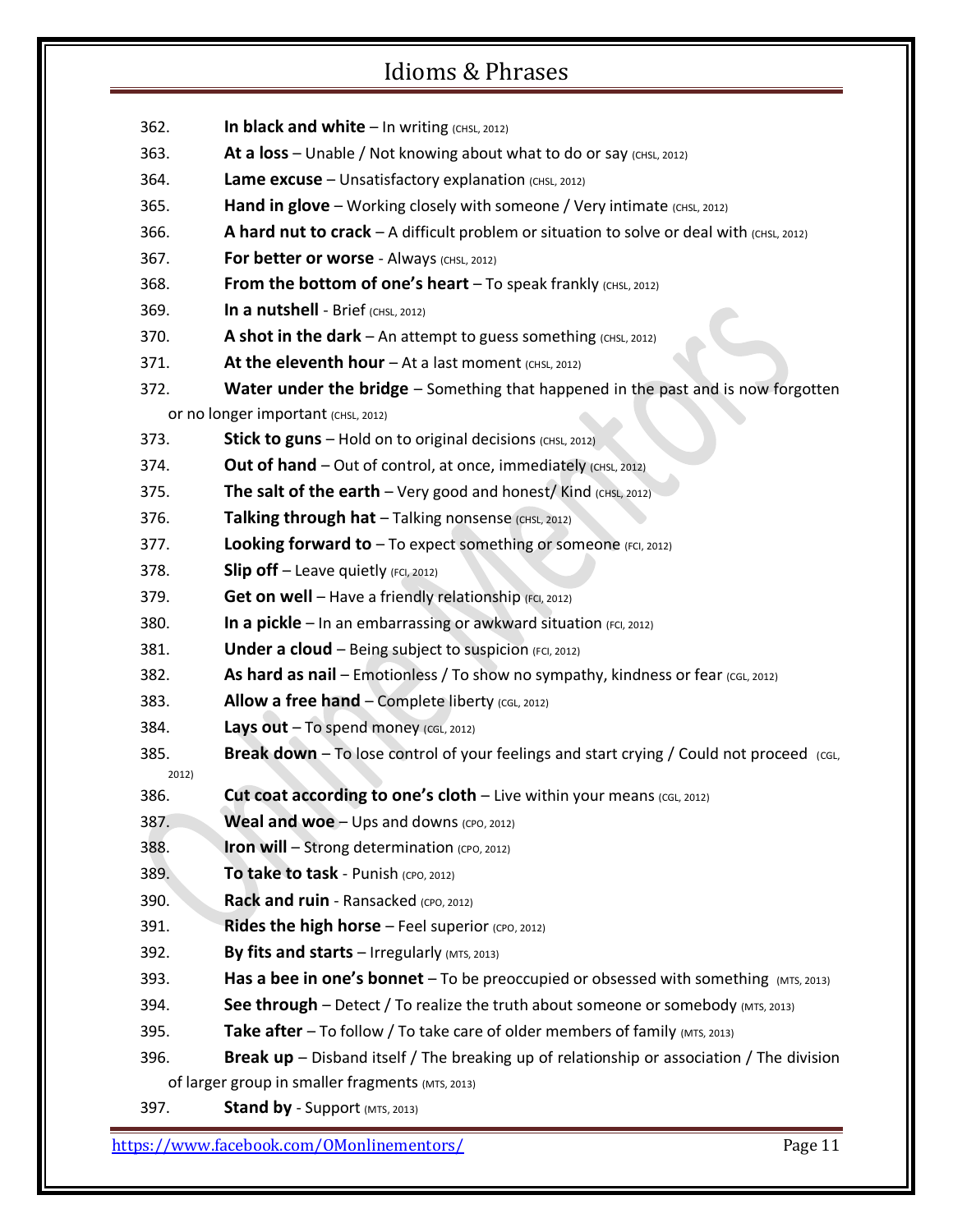| 398.                | <b>Bull in a China shop</b> $-$ A clumsy person (MTS, 2013)                                    |
|---------------------|------------------------------------------------------------------------------------------------|
| 399.                | <b>Change colours</b> $-$ To turn pale ( $MTS$ , 2013)                                         |
| 400.                | <b>Spick and span</b> – Neat and clean / Tidy (MTS, 2013)                                      |
| 401.                | Give in - To agree to do something that you don't want to do (MTS, 2013)                       |
| 402.                | Leaps and bounds - Irregularly (MTS, 2013)                                                     |
| 403.                | Wide off the mark - Irrelevant / Not accurate / Inadequate (MTS, 2013)                         |
| 404.                | Out of the world $-$ Extraordinary (MTS, 2013)                                                 |
| 405.                | <b>Sweep under the carpet</b> $-$ Keep hidden (MTS, 2013)                                      |
| 406.                | By leaps and bound $-$ Very rapidly (MTS, 2013)                                                |
| 407.                | To toe the line - To follow the lead / To follow boss's orders (MTS, 2013)                     |
| 408.                | Stick to guns - Maintain opinion (MTS, 2013)                                                   |
| 409.                | Take hat off - Encourage / To admire somebody very much for something he has done              |
| (MTS, 2013)<br>410. | <b>Null and void - Empty (FCI, 2013)</b>                                                       |
| 411.                | <b>Break the ice</b> $-$ Initiate a talk (FCI, 2013)                                           |
| 412.                | <b>Keep the wolf from the door - Avoid starvation (FCI, 2013)</b>                              |
| 413.                | Fish in troubled water - To make a profit out of troubled situation (FCI, 2013)                |
| 414.                | <b>Look into</b> $-$ To investigate (FCI, 2013)                                                |
| 415.                | <b>Smell the rat</b> – Suspect that something is fishy (CGL T-1, 2013)                         |
| 416.                | Let the grass grow under the feet $-$ Delay in getting things done (CGL T-1, 2013)             |
| 417.                | Apple of discord - Cause of animosity (CGL T-1, 2013)                                          |
| 418.                | A fish out of water - In uncomfortable situation (CGL T-1, 2013)                               |
| 419.                | In the long run $-$ Over a period of time (CGL T-1, 2013)                                      |
| 420.                | Jumping down one's throat - To react very angrily to somebody (CGL T-1, 2013)                  |
| 421.                | Out of wits - Greatly confused (CGL T-1, 2013)                                                 |
| 422.                | <b>Call spade a spade</b> $-$ To speak in a straightforward manner (frankly) (CGL T-1, 2013)   |
| 423.                | <b>Face the music</b> $-$ Accept the punishment (CGL T-1, 2013)                                |
| 424.                | To play second fiddle - Take a subordinate role (CGL T-1, 2013)                                |
| 425.                | <b>Casting pearl before swine</b> – Offering good things to undeserving people (CGL T-1, 2013) |
| 426.                | Putting the cart before the horse - Doing things in the wrong way (CGL T-1, 2013)              |
| 427.                | Not fit to hold candle - Not so good as somebody or something else (CGL T-1, 2013)             |
| 428.                | <b>Egg someone on</b> $-$ TO encourage somebody to do something $(CGL T-1, 2013)$              |
| 429.                | For good - Permanently (CGL T-1, 2013)                                                         |
| 430.                | Achilles's heel - Weak spot $(CGL T-1, 2013)$                                                  |
| 431.                | Take a leap in the dark $-$ To take risk (CGL T-1, 2013)                                       |
| 432.                | <b>Cut the guardian knot</b> – Remove difficulty / To solve problem (CGL T-1, 2013)            |
| 433.                | <b>Blow one's own trumpet</b> $-$ Self boasting (CGL T-1, 2013)                                |
| 434.                | A cakewalk - An easy achievement (CGL T-1, 2013)                                               |
|                     |                                                                                                |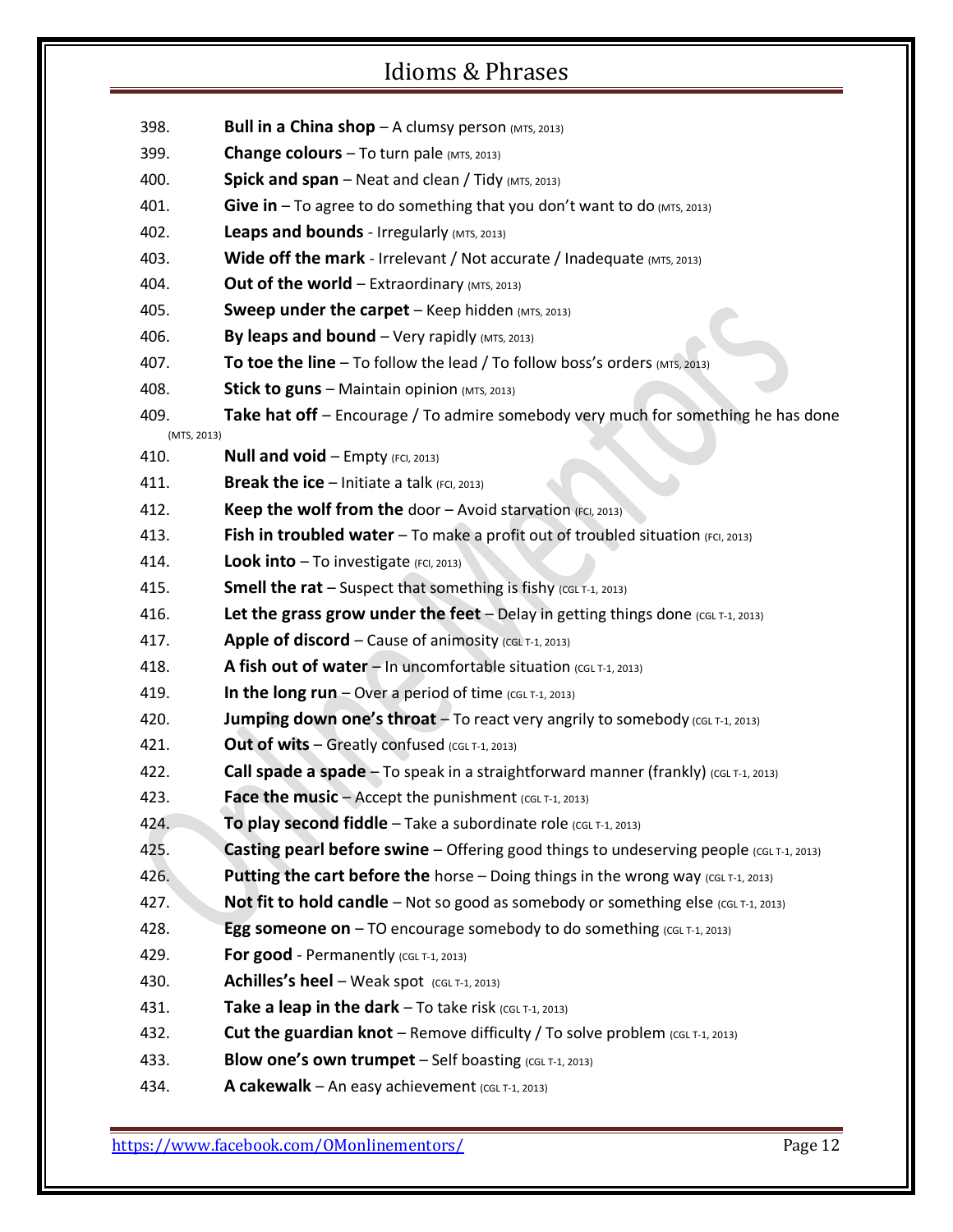- **A35. Not to look a gift horse in the** mouth Not to find fault with the gift received (CGL T-1,
- 436. **Man of straw** A man of no substance  $(c<sub>GL</sub> T-1, 2013)$
- **437. Born with a silver spoon** Born in a rich family (CGL T-1, 2013)
- 438. **Let sleeping dogs lie** Not to bring up an old controversial issue (CGL T-1, 2013)
- 439. **A month of Sundays** A long time (CGL T-1, 2013)
- 440. **A closed book** A mystery  $(CGL T-1, 2013)$

2013)

- 441. **In apple pie order** In perfect order (CGL T-1, 2013)
- 442. **Thick and thin**  $-$  In spite of all difficulties (CGL T-1, 2013)
- 443. **Wet one's whistle** To have a drink / Moistens one's throat (CGL T-1, 2013)
- 444. **Bury the hatchet** Make peace  $(CGL T-1, 2013)$
- 445. **Cool one's heel** To keep waiting (CGL T-1, 2013)
- 446. **Live-wire** A person who is lively or energetic  $(CGL T-1, 2013)$
- 447. **Feel blue** In trouble / depressed (Constable, 2013)
- 448. **Above board** Legal and honest (Constable, 2013)
- 449. **Pour cats and** dogs Rain heavily (Constable, 2013)
- 450. **For good** Permanently (Constable, 2013)
- 451. **Iron fist** To treat people in severe manner / strictly (Constable, 2013)
- 452. **Time and again** Always (Constable, 2013)
- 453. **Eat humble pie** To say or show that you are sorry for the mistakes committed by you (CPO, 2013)
- 454. **Rule the roost** Exercise authority / To be the most powerful member in the group (CPO, 2013)
- **455. Have something up your sleeve** Have an alternate plan (CPO, 2013)
- 456. **Take to task** Punished / Reprimanded (CPO, 2013)
- 457. **Feel one's pulse** To find what one is thinking on some point (CPO, 2013)
- 458. **Donkey's year**  $-\mathsf{A}$  long time (CGL T-2, 2013)
- 459. **To make things done** To manage (CGL T-2, 2013)
- 460. **Chicken out** Withdraw / To decide not to do something because you are afraid (CGL T-2, 2013)
- 461. **Ice braking** Starting a conversation (CGL T-2, 2013)
- **462. Bad hats** People of bad character (CGL T-2, 2013)
- 463. **Give and take** Adjustment / Willingness in relationship to accept what somebody else wants and gives up some of what you want (CGL T-2, 2013)
- 464. **Off and on** Irregularly  $(CGLT-2, 2013)$
- 465. **Man of straw** A man of no substance  $(CGL T-2, 2013)$
- 466. **Break down** Weep bitterly (CGL T-2, 2013)
- 467. **Get down to business** To begin work seriously (CHSL, 2013)
- 468. **Giving a piece of one's mind** Speak sharply / To disapprove (CHSL, 2013)
- 469. **Go about** Go around / TO continue to do something (CHSL, 2013)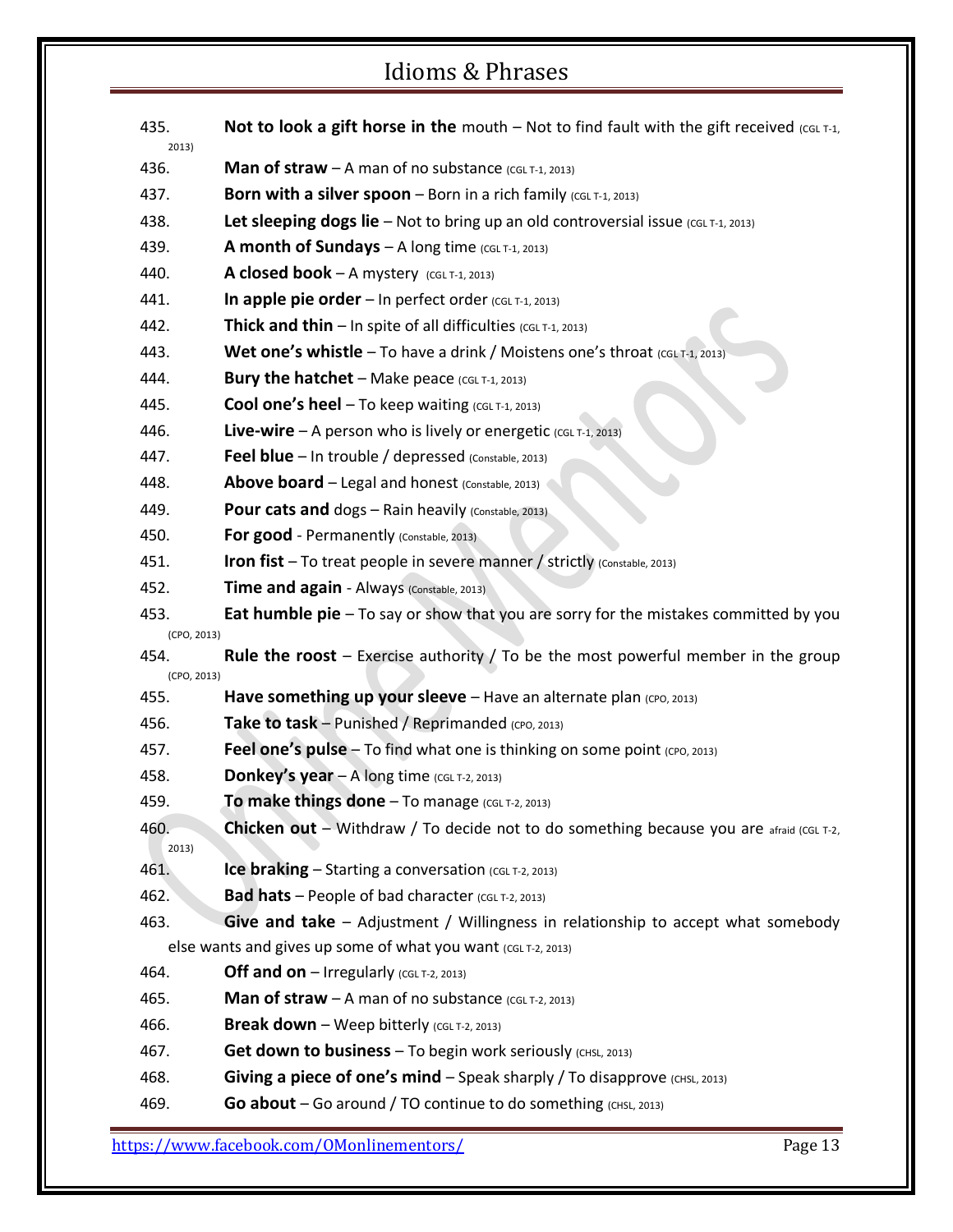| 470.     | Take exception - To object at something (CHSL, 2013)                                          |
|----------|-----------------------------------------------------------------------------------------------|
| 471.     | <b>Picking up holes in</b> $-$ Finding out faults with something $(CHSL, 2013)$               |
| 472.     | To cast a die $-$ To take a decision (CHSL, 2013)                                             |
| 473.     | Put up with - Bear patiently / To bear or endure (CHSL, 2013)                                 |
| 474.     | The gift of the $\text{gab}$ - Ability to speak well (CHSL, 2013)                             |
| 475.     | See through $-$ Detect / To realize the truth (CHSL, 2013)                                    |
| 476.     | <b>Cordon off</b> – Isolate / To stop people from getting into an area by surrounding it with |
|          | POlice (CHSL, 2013)                                                                           |
| 477.     | Keep an open house - Welcome all members (CHSL, 2013)                                         |
| 478.     | <b>Wet behind ears</b> $-$ Young and inexperienced / Naive (CHSL, 2013)                       |
| 479.     | Pick on - Warn severely $(MT(NT), 2014)$                                                      |
| 480.     | Fight tooth and nail - Fight with strength and fury (MT(NT), 2014)                            |
| 481.     | <b>Teething problems</b> – Difficulties at the start $(MT(NT), 2014)$                         |
| 482.     | A wild goose chase $-$ Fruitless pursuit ( $MT(NT)$ , 2014)                                   |
| 483.     | To get into hot water $-$ To get into trouble ( $MT(NT)$ , 2014)                              |
| 484.     | A bolt from the blue $-A$ complete surprise (MTS, 2014)                                       |
| 485.     | Plain sailing - Very easy (MTS, 2014)                                                         |
| 486.     | Take to one's heel $-$ Run off (MTS, 2014)                                                    |
| 487.     | To cut one short - To criticize one (CGL T-1, RE-2013)                                        |
| 488.     | <b>Show the white flag</b> $-$ T o surrender (CGL T-1, RE-2013)                               |
| 489.     | A cut above $-$ Rather superior to $(CGL T-1, RE-2013)$                                       |
| 490.     | To throw dust in one's $eye - To$ deceive $(cGLT-1, RE-2013)$                                 |
| 491.     | <b>Read between the lines - Know what the writer thinks / Know hidden meaning (CGL T-1,</b>   |
| RE-2013) |                                                                                               |
| 492.     | Give vent to - Express (CGL T-1, RE-2013)                                                     |
| 493.     | Bring about - Cause to happen (CGL T-1, RE-2013)                                              |
| 494.     | Husband one's resource - Save / Economical (CGL T-1, RE-2013)                                 |
| 495.     | Foam at the mouth - Angry (CGL T-1, RE-2013)                                                  |
| 496.     | <b>Keep wolf away from the door</b> $-$ Keep away extreme poverty (CGL T-1, RE-2013)          |
| 497.     | <b>Pin money</b> $-$ Additional money (CGL T-1, RE-2013)                                      |
| 498.     | <b>The Alpha and Omega</b> $-$ Beginning and end (CGL T-1, RE-2013)                           |
| 499.     | Salt of the earth - Good, honest and ideal (CGL T-1, RE-2013)                                 |
| 500.     | Bring the house down - Make the audience applaud enthusiastically (CGL T-1, RE-2013)          |
| 501.     | Gerrymandering way - In a manipulative and unfair way (CGL T-1, RE-2013)                      |
| 502.     | <b>Strain every nerve</b> – Make all efforts / Try all tricks (CGL T-1, RE-2013)              |
| 503.     | Hard and fast – That cannot be altered / fixed $(CGL T-1, RE-2013)$                           |
| 504.     | Turn up one's nose at - To not accept something because you do not think it is good           |
|          | enough for you / To treat with contempt (CGL T-1, RE-2013)                                    |
| 505.     | <b>Down in the dumns - Sad and depressed <math>(\text{c} + 1 \text{ or } 2012)</math></b>     |

**505. Down in the dumps** – Sad and depressed (CGL T-1, RE-2013)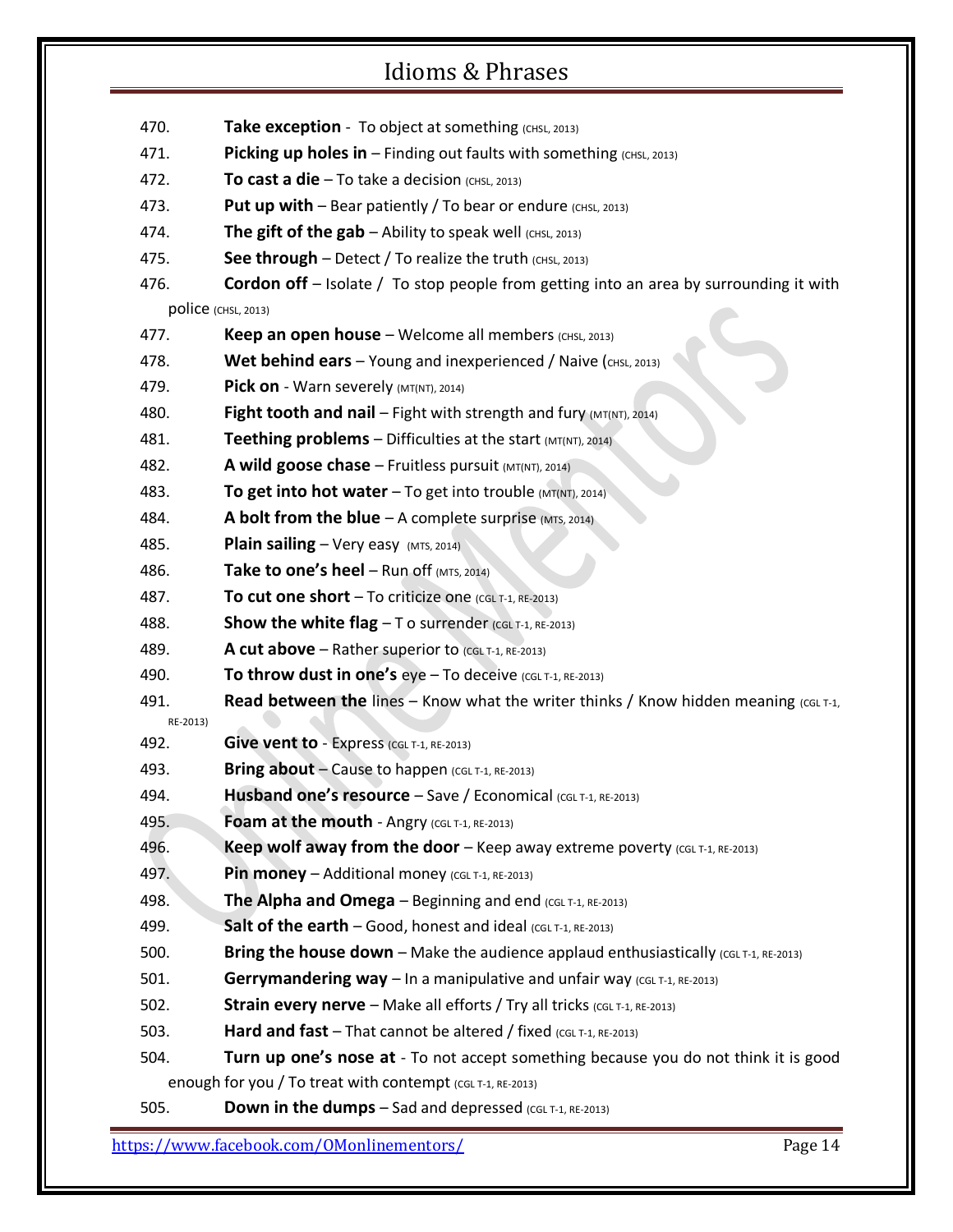- 506. **Dot one's I's and cross one** T's Be detailed and exact (CGL T-1, RE-2013)
- 507. **All moonshine** Superficial (CPO, 2014)
- 508. **Wild goose chase** A foolish and useless enterprise (CPO, 2014)
- 509. **Swan song** Last prayer (at funeral or farewell) (CPO, 2014)
- 510. **By the skin of teeth** By the narrowest margin  $(CPO, 2014)$
- 511. **Bury the hatchet** Make peace / Forget the quarrels (CPO, 2014)
- 512. **Keep up with**  $-\text{Go}$  at equal pace  $(\text{CPO}, 2014)$
- 513. **Flies off at a tangent** Start discussing something irrelevant (CPO, 2014)
- **514. Batten down the hatches** Prepare for a difficult situation (cpo, 2014)
- 515. **Nail one's colours to the mast** Refuse to climb down (CPO, 2014)
- 516. **All might and main** With full force (CPO, 2014)
- 517. **Red herrings** Clues intended to distract or mislead / An unimportant fact, idea, event, etc. that takes people attention from the important ones (CPO, 2014)
- 518. **To cut one's coat according to one's** cloth To live within one's means (cpo, 2014)
- 519. **White elephant** A costly but useless possession (CPO, 2014)
- 520. **Look sharp** Pay attention (CPO, 2014)
- 521. **Big draw** Huge attraction (CPO, 2014)
- 522. **Bear down** To move quickly towards something/someone in a determined or threatening way (CPO, 2014)
- 523. **To put a spoke in someone's wheel** Destroy the plan / Cause hindrance / To prevent somebody from putting their plan into action (CPO, 2014)
- 524. **At a stretch** Continuously (CPO, 2014)
- 525. **Know beans about something** Well informed and intelligent (CPO, 2014)
- 526. **To get into hot water** To get into troubles (CPO, 2014)
- 527. **Know the ropes** Learn the procedures (CGL T-1, 2014)
- 528. **Barking up the wrong tree** Trying to find someone ay wrong place (CGL T-1, 2014)
- 529. **In the swim** Well informed and up-to-date  $(CGL T-1, 2014)$
- 530. **Rub up the wrong** way To irk or irritate someone (CGL T-1, 2014)
- 531. Add fuel to the fire Worsen the situation (CGL T-1, 2014)
- 532. **In the loop** Informed regularly  $(CGL T-1, 2014)$
- 533. **Hold one's horses** To keep waiting  $(CGL T-1, 2014)$
- 534. **Black out** Lost consciousness (CGL T-1, 2014)
- **535. Cut and dry method** Honest (CGL T-1, 2014)
- 536. **Back to the drawing** board Plan it all over again  $(CG<sub>L</sub> T-1, 2014)$
- 537. **In the air** Certain / Able to be firmly relied on to happen or be the case / Specific but not explicitly named or stated (CGL T-1, 2014)
- 538. **On the same page** Thinks in a similar way  $(CGL T-1, 2014)$
- 539. **Pull no punch** Speaks frankly (CGL T-1, 2014)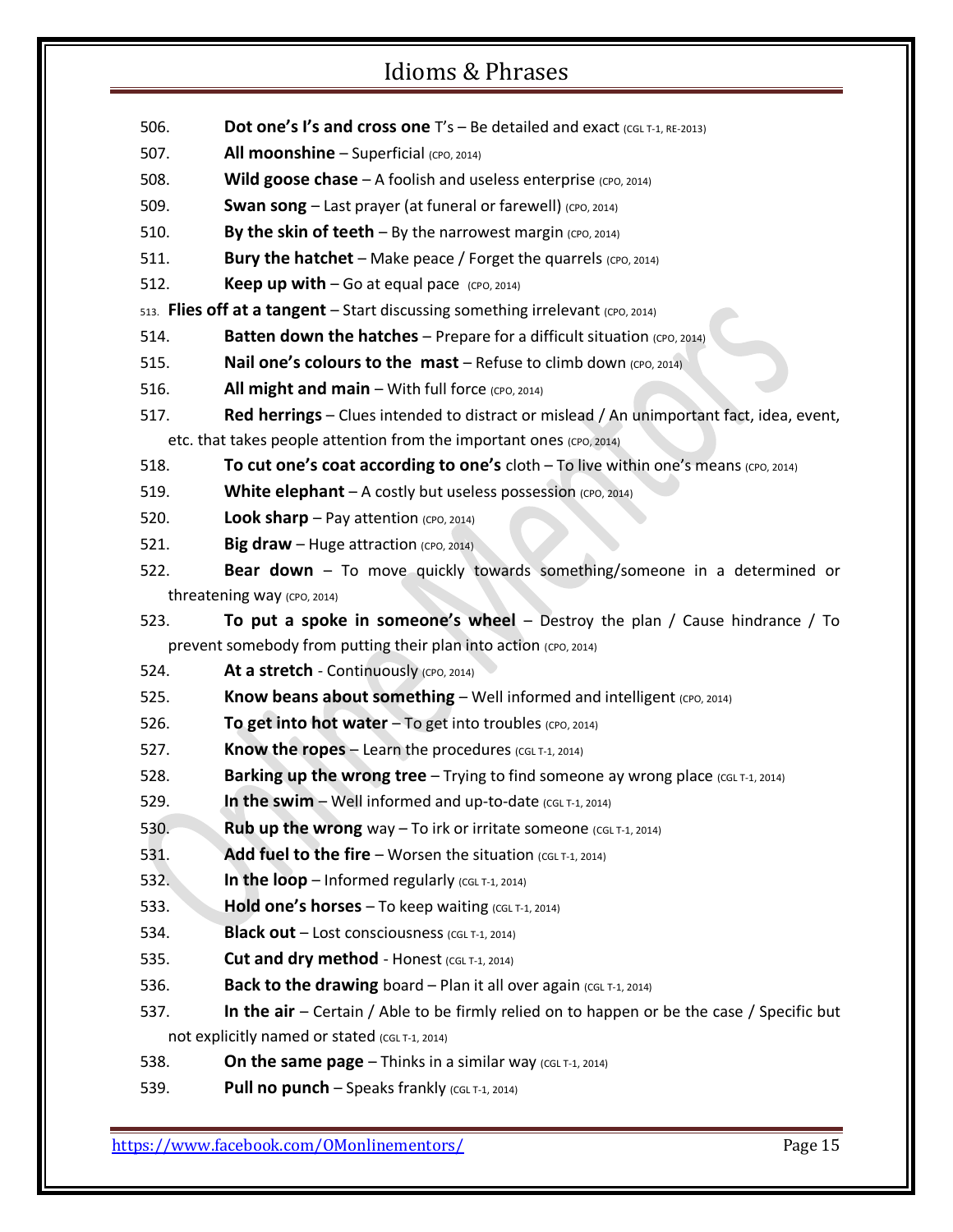| 540. | <b>Going places</b> – Talented and successful (CGL T-1, 2014)                                |
|------|----------------------------------------------------------------------------------------------|
| 541. | Stand/Hold your ground - Refuse to yield / To continue with your opinions or                 |
|      | intentions when someone is opposing you (CGL T-1, 2014)                                      |
| 542. | <b>Put your feet down</b> – Take a firm stand / To be very strict in opposing what somebody  |
|      | Wishes to do $(CGL T-1, 2014)$                                                               |
| 543. | <b>Read between the line - To understand the inner meaning (CGL T-1, 2014)</b>               |
| 544. | To the letter – Paying attention to every detail / Doing or following exactly what           |
|      | SOMebody something says (CGL T-1, 2014)                                                      |
| 545. | To carve out a niche $-$ To work harder in order to have successful career / Develop a       |
|      | Special position for oneself (CGL T-2, 2014)                                                 |
| 546. | Wild goose chase - Useless search / Unprofitable adventure (CHSL, 2014)                      |
| 547. | In Dutch $-$ In trouble (CHSL, 2014)                                                         |
| 548. | See eye to $eye - To$ have the same opinion (CHSL, 2014)                                     |
| 549. | <b>Come to light</b> – Been revealed / To become known to people (CHSL, 2014)                |
| 550. | <b>Around the clock</b> $-$ Day and night $(CHSL, 2014)$                                     |
| 551. | Balloon goes up - The situation turns unpleasant or serious (CHSL, 2014)                     |
| 552. | <b>Watching grass grow</b> $-\$ Very boring (CHSL, 2014)                                     |
| 553. | <b>Nine day's wonder</b> - A dazzling short-lived spectacle of no real value (CHSL, 2014)    |
| 554. | <b>Beyond the pale</b> – Outside commonly accepted standards $(CHSL, 2014)$                  |
| 555. | Took after - Similar to / to look or behave like an older member of your family (CHSL, 2014) |
| 556. | Throw dust into one's eye - To deceive (CHSL, 2014)                                          |
| 557. | <b>Cool about working</b> – Not tense about working / Reading to work (CHSL, 2014)           |
| 558. | Salad days - Adolescence (CHSL, 2014)                                                        |
| 559. | All ears - Attentive (CHSL, 2014)                                                            |
| 560. | Maiden speech - First speech (CHSL, 2014)                                                    |
| 561. | <b>Hold water</b> – With logical backing / To stand up to critical examination (CHSL, 2014)  |
| 562. | Other fish to fry $-$ Some important work to attend to $(CH)$ , 2014)                        |
| 563. | A close shave $-$ A narrow escape from danger (CHSL, 2014)                                   |
| 564. | To tell in a nut shell $-$ In a brief manner / Summarize(CHSL, 2014)                         |
| 565. | <b>Within a stone's throw</b> – At a short distance $(CHSL_2 2014)$                          |
| 566. | To feather one's nest $-$ To enrich oneself when opportunity occurs (CHSL, 2014)             |
| 567. | A close-fisted person - A miser (CHSL, 2014)                                                 |
| 568. | To gather roses only $-$ To seek all enjoyments of life (CHSL, 2014)                         |
| 569. | A black sheep $-$ A person with bad reputation (CHSL, 2014)                                  |
| 570. | To grease the $palm - To bride (CHSL, 2014)$                                                 |
| 571. | For good - Permanently(CHSL, 2014)                                                           |
| 572. | An about turn - Complete change of opinion or situation (CHSL, 2014)                         |
|      |                                                                                              |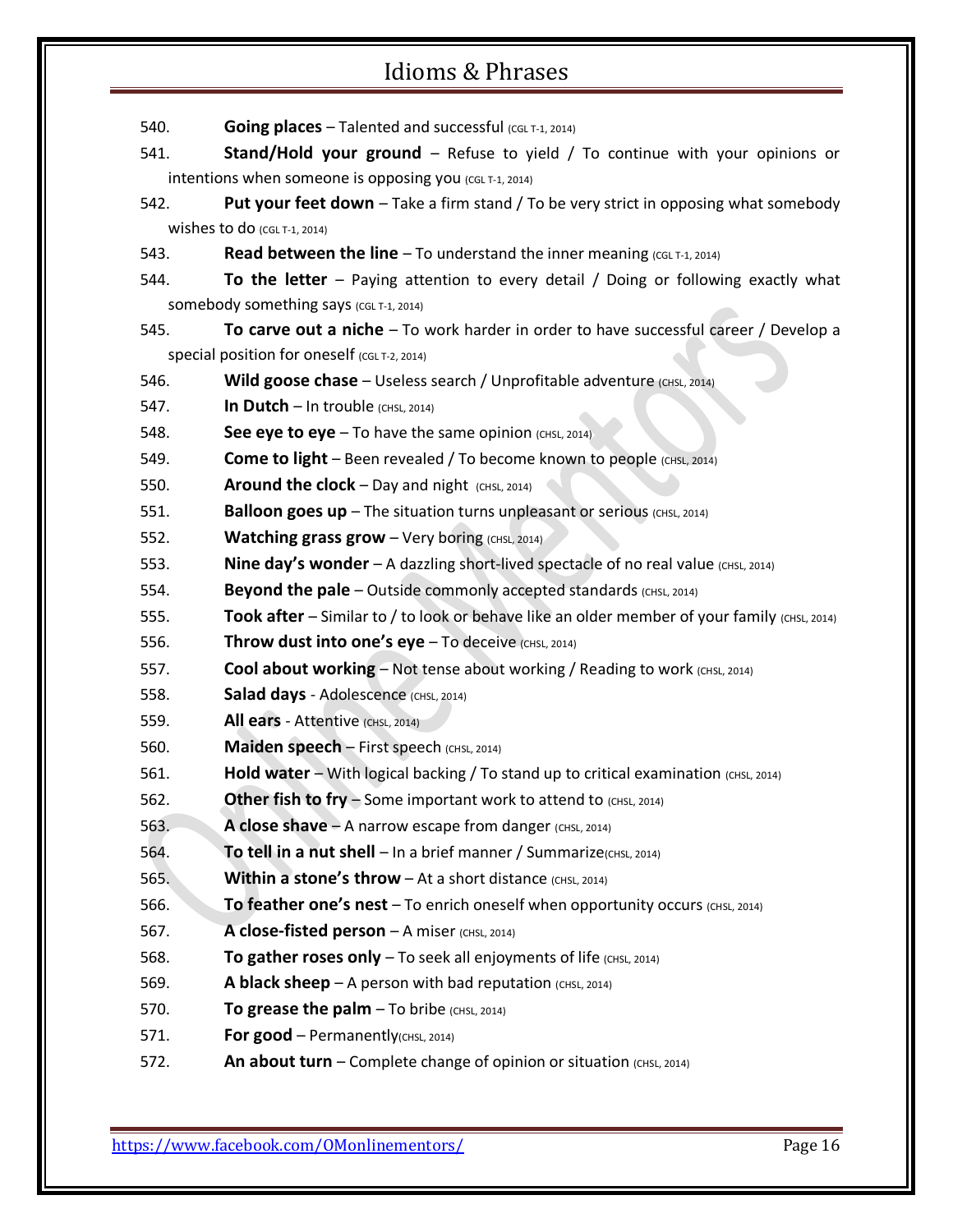| 573.                 | <b>Make a mockery</b> $-$ to make something seem ridiculous or useless / No serious |  |
|----------------------|-------------------------------------------------------------------------------------|--|
| OUtcome (CHSL, 2014) |                                                                                     |  |
| 574.                 | <b>Eat like a horse</b> $-$ Eat a lot $(CHSL, 2014)$                                |  |
| 575.                 | Go to the dogs - To be ruined (CHSL, 2014)                                          |  |
| 576.                 | <b>Pay on the nail</b> – Pay promptly / Payment without delay $(CH)$ (CHSL, 2014)   |  |
| 577.                 | <b>Penelope's web</b> $-$ An endless job (CHSL, 2014)                               |  |
| 578.                 | At draggers drawn - Enmity (CHSL, 2014)                                             |  |
| 579.                 | <b>Bury the hatchet</b> $-$ Make peace (CGL T-2, 2014)                              |  |
| 580.                 | Null and void - Not binding / Having no legal force / Not binding (CGL T-2, 2014)   |  |
| 581.                 | <b>Break in</b> - To train somebody or something in something (CGL T-2, 2014)       |  |
| 582.                 | Stir up a Hornet's nest - To create a lot of trouble (CGL T-2, 2014)                |  |
| 583.                 | <b>Second thoughts</b> – Reconsidering the original idea (CGL T-2, 2014)            |  |
| 584.                 | Average out - Balance (CGL T-2, 2014)                                               |  |
| 585.                 | Go to the dogs - Ruin / to go to in very bad situation (CGL T-2, 2014)              |  |
| 586.                 | <b>Floored</b> – To surprise or confuse (CGL T-2, 2014)                             |  |
| 587.                 | Give way - Collapse (CGL T-2, 2014)                                                 |  |
| 588.                 | Tall tales - Boasting (CGL T-2, 2014)                                               |  |
| 589.                 | <b>Backseat driver</b> $-$ A person who gives unwanted advice (CGL T-2, 2014)       |  |
| 590.                 | At random - Without any aim or target (CGL T-2, 2014)                               |  |
| 591.                 | <b>Break off</b> $-$ Suddenly stop (CGL T-2, 2014)                                  |  |
| 592.                 | <b>Go haywire</b> - Become out of control (CGL T-2, 2014)                           |  |
| 593.                 | Above board - Honest / Without any secret (CGL T-2, 2014)                           |  |
|                      | 594. Feather in one's cap - An achievement (CGL T-2, 2014)                          |  |
| 595.                 | Follow one's nose $-$ To go straight ahead (CGL T-2, 2014)                          |  |
| 596.                 | To latch onto $-$ To promote (CGL T-2, 2014)                                        |  |
| 597.                 | Fight shy of - To avoid someone/ something (CGL T-2, 2014)                          |  |
| 598.                 | Add fuel to the fire $-$ Worsen the matter (CGL T-2, 2014)                          |  |
| 599.                 | <b>Cock and bull story</b> $-$ Absurd an unbelievable story (CHSL, 2015)            |  |
| 600.                 | Hold water - Seem logical (CHSL, 2015)                                              |  |
| 601.                 | To be down to earth $-$ To be realistic $(CHSL, 2015)$                              |  |
| 602.                 | In the nick of time $-$ Just in time $(CHSL, 2015)$                                 |  |
| 603.                 | To shun evil company $-$ To avoid or give up bad company $(CHSL, 2015)$             |  |
| 604.                 | Seamy side - Unpleasant and immoral (CHSL, 2015)                                    |  |
| 605.                 | <b>A sacred cow</b> $-$ A person never to be criticised (CHSL, 2015)                |  |
| 606.                 | A dog's breakfast - A total mess / A thing that has been done badly (CHSL, 2015)    |  |
| 607.                 | <b>Sail in the same boat</b> $-$ To be in same situation (CHSL, 2015)               |  |
| 608.                 | Take the bull by the horns $-$ to face a difficulty courageously $(CHSL)$ , 2015)   |  |
| 609.                 | <b>Shed crocodile tears</b> $-$ To pretend to be sympathetic $(CHSL, 2015)$         |  |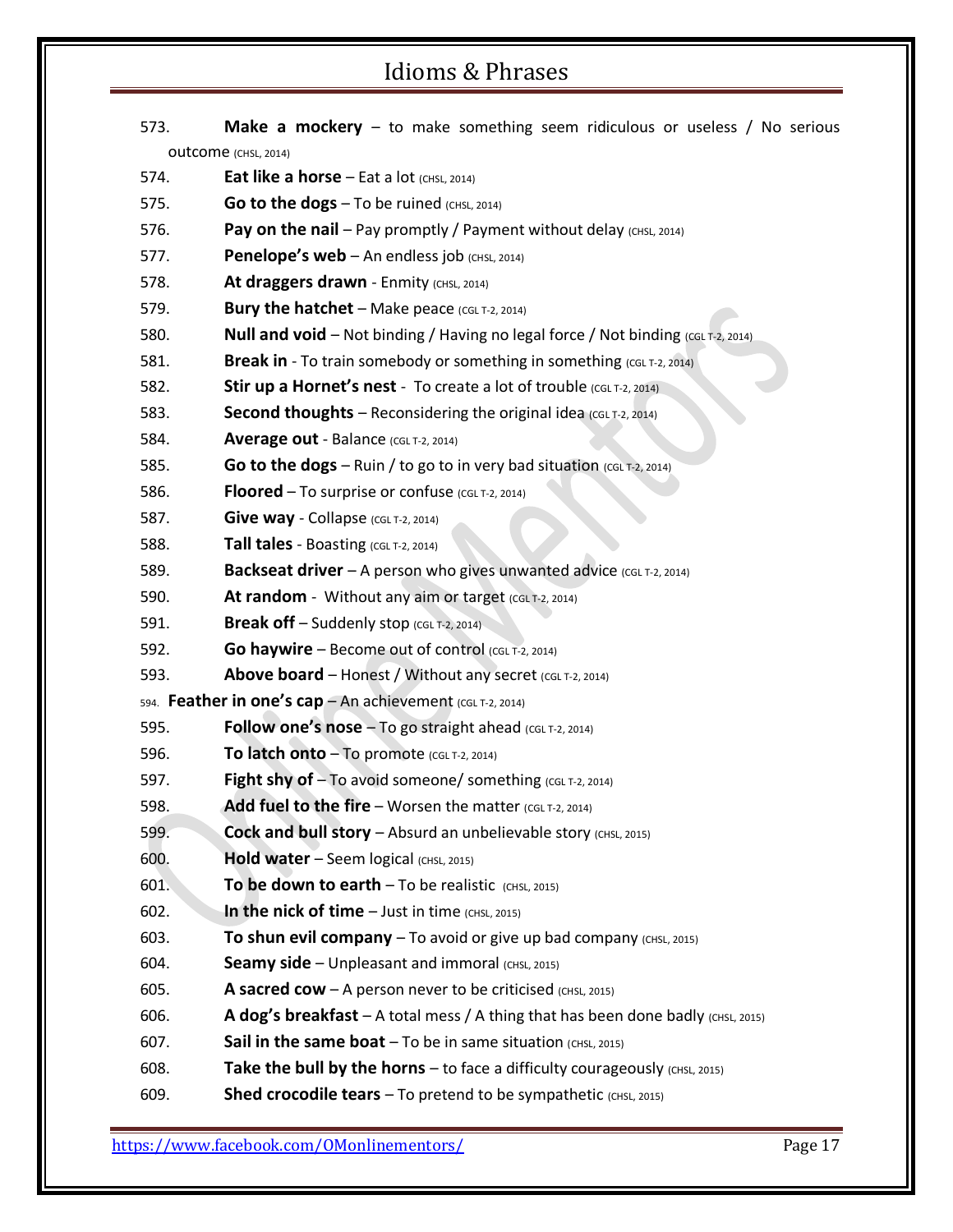610. **To be in a quandary** – In a confusing situation (CHSL, 2015) 611. **Take French leave** – Absenting oneself without permission (CHSL, 2015) 612. **To put in a nutshell** – To state something very concisely (CHSL, 2015) 613. **The genomes of Zurich** – A slang term for Swiss bankers (CHSL, 2015) 614. **To make up one's mind** – To decide what to do  $(CHSL, 2015)$ 615. **To call it a day** – Decide to finish working of the day  $(CHSL, 2015)$ 616. **In two minds** – To be undecided  $(CHSL, 2015)$ 617. **Put something by** – To save money for a particular purpose (CHSL, 2015) 618. **On cloud nine** – Extremely happy (CHSL, 2015) 619. The jury is out - No decision has been reached (CHSL, 2015) 620. **Have a finger in every pie** – To be meddlesome / To involved in a lot of different activities and having influence over them (CHSL, 2015) 621. **To take after** – To resemble an older member of family  $(CHSL)$ , 2015) 622. **Flying visit** – Very short visit (CHSL, 2015) 623. **Telling upon** – Showing effectively / Having strong effect (Constable, 2015) 624. **Kith and kin** - Relatives (Constable, 2015) 625. **Part and parcel** – Important part (Constable, 2015) 626. **Beat about the bush** – Circumlocution / Does not talk specifically (Constable, 2015) 627. **Carry out** – Complete something (Constable, 2015) 628. **Take fancy** – To attract or please somebody (Constable, 2015) 629. **Snake in the grass**  $-$  A hidden enemy (CGL T-1, 2015) 630. **Make a mountain of a mole hill** – Exaggerate a minor problem (CGL T-1, 2015) 631. **Spill the beans** – Reveal the secret information  $(CGL T-1, 2015)$ 632. **Make amends for** – Compensate the loss (CGL T-1, 2015) 633. **Leave high and dry** – In a difficult situation without help or money / Leave alone to work / A boat in a position out of water  $(CGL T-1, 2015)$ 634. **Make believe** – To pretend that something is true (CGL T-1, 2015) 635. **Go for the jugular** – Attack all out / To attack somebody's weaker point during a discussion (CGL T-1, 2015) 636. **Keep a level head** – To remain calm and sensible in a difficult situation (CGL T-1, 2015) **637. Under the weather** - Sick (CGL T-1, 2015) 638. **At loggerheads** – In strong disagreement (CGL T-1, 2015) 639. **Go Dutch** – Divide the cost (CGL T-1, 2015) 640. **Alma mater** – Institution where one got education  $(CGLT-1, 2015)$ 641. **A closefisted man** – A miser  $(cGLT-1, 2015)$ 642. **As draft as a brush** – Very silly (CGL T-1, 2015) 643. **Rise with the lark** – Get up early / To get out of bed very early in the morning (CGL T-1, 2015)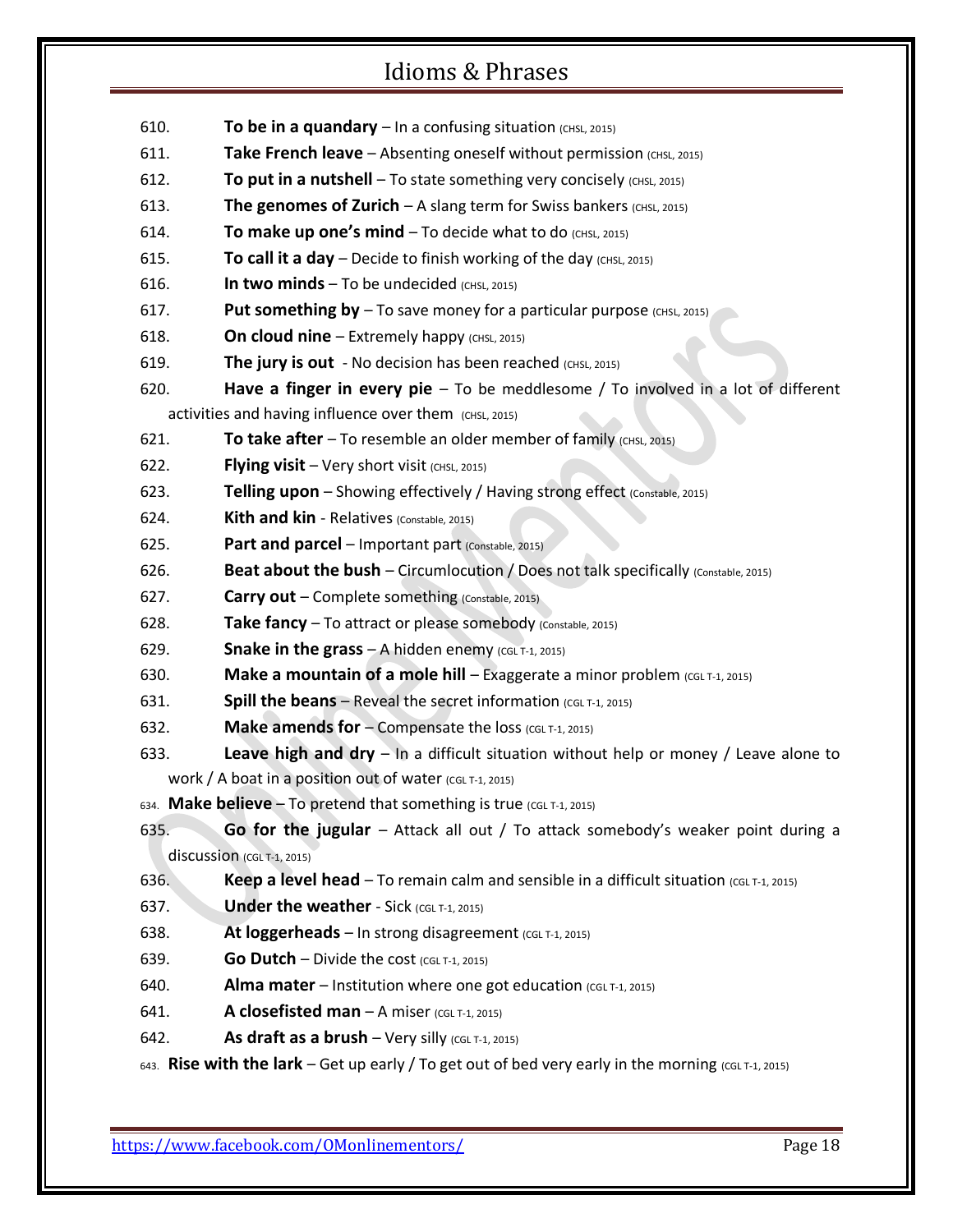- 644. **At one's wit's end** To be so worried by a problem that you don't know what to do next (CGL T-1, 2015)
- **645. Make a beeline** Rush / To go straight towards something as quick as you can (CGL T-1, 2015)
- 646. **Wild goose chase** Useless search (CGL T-1, 2015)
- 647. **A man of letters** A literary person (CGL T-1, RE 2015)
- 648. **Horse sense** Basic common sense (CGL T-1,RE 2015)
- 649. **Shot in the arm** Something that gives encouragement (CGL T-1,RE 2015)
- **650. Catch time by the forelock** Seize opportunity (CGL T-1,RE 2015)
- 651. **Get on nerves** Annoying (CGL T-1,RE 2015)
- 652. **Clean hands** innocent (CPO, 2015)
- 653. **A golden mean** Middle course between two extremes (cpo, 2015)
- 654. **Vexed question** Controversial issue (CPO, 2015)
- 655. **Keep the wolf away from the door** To keep off starvation (CPO, 2015)
- 656. **Out of sorts** III or sick / Upset (CPO, 2015)
- 657. **Gut feeling** Strong instinct (based on feelings and emotions rather than thought and reason) (CPO, 2015)
- 658. **Finish with something** Be through / To have something at the end / To stop doin SOMething (CPO, 2015)
- 659. **Red-letter day** An important day (CPO, 2015)
- 660. **A close fisted man** Miser (CPO, 2015)
- 661. **To set the Thames on fire** Do a heroic deed / To do such a work that needs a strenuous effort (CPO, 2015)
- 662. **Eat humble** pie To say sorry for mistakes / Suffer humiliation (CPO, 2015)
- 663. **Play ducks and drakes** Spend lavishly / To waste or squander (CPO, 2015)
- 664. **Be taken aback** Shocked or surprised (CPO, 2015)
- 665. **Lay it on thick** An exaggeration / To talk about somebody or something in a way than they really are (CPO, 2015)
- 666. **Bird's eye view** A overview / A general view from above (CPO, 2015)
- 667. **To win laurels** to earn great prestige (CPO, 2015)
- 668. **In the soup** To be in trouble (CPO, 2015)
- 669. **Draw the line** To set a limit  $(CPO, 2015)$
- 670. **A bee hive** A busy place (cpo, 2015)
- 671. **To cut the Gordian knot** To perform a difficult task (CPO, 2015)
- 672. **Take a French leave** Being absent without permission (CGL T-2, 2015)
- 673. **Arm-chair critic** A person who give advice based on theory not on practice (CGL T-2, 2015)
- 674. **A chip of the old block** An experienced old man (CGL T-2, 2015)
- 675. **Feather your nest** To make yourself richer, especially by spending money on yourself that should be spent on something else  $(CGL T-2, 2015)$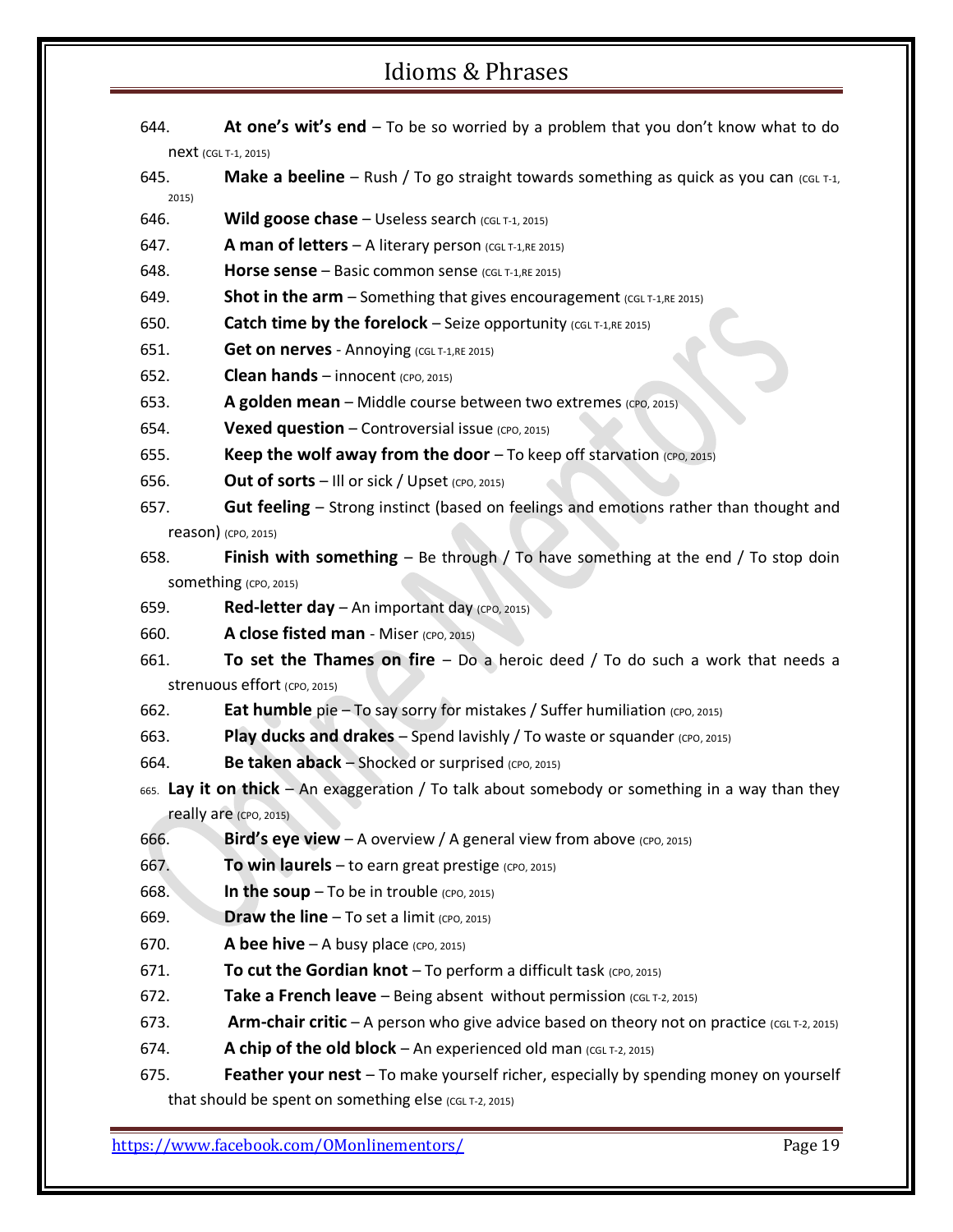- 676. **Throw up cards** To give in / To blow away the plan  $(CGL T-2, 2015)$
- 677. **Vote with your feet** Showing your disapproval (CGL T-2, 2015)
- 678. **Dog in a manger**  $-$  A selfish person (CGL T-2, 2015)
- 679. **Chapter and verse** Providing minutes details (CGL T-2, 2015)
- **680. Bring down the house** Amuse the audience greatly / To make everyone cheer (CGL T-2, 2015)
- 681. **Give a wide berth to** To stay away from or avoid someone (CGL T-2, 2015)
- 682. **A hard nut to crack** A difficult problem to solve  $(CG|T-2, 2015)$
- 683. **In black and white** In writing  $(CGL T-2, 2015)$
- 684. **Beside the mark** Irrelevant / Not to be accurate (CGL T-2, 2015)
- 685. **To give a piece of mind** Scolding / To tell someone that you are angry with them or you disapprove of their behaviour (CGL T-2, 2015)
- 686. **Give away** To distribute something(CGL T-2, 2015)
- 687. **Fight tooth and nail** Fight with all strengths (CGL T-2, 2015)
- 688. **Show a clean a pair of heels** To run away fast / To flee swiftly (CGL T-2, 2015)
- 689. **All moonshine** Concocted / Superficial (CGL T-2, 2015)
- 690. **Up to the mark** According to the required standard  $(CG<sub>L</sub> T-2, 2015)$
- 691. **A red letter day** An important day  $(c<sub>GL T-2</sub>, 2015)$
- 692. **Sit on the fence** To avoid becoming involved in deciding or influencing something (Stenographer, 2016)
- 693. **Shake off** Forget / To get away from somebody who is chasing or following you (Stenographer, 2016)
- 694. **Cock and bull story** A concocted or absurd story (Stenographer, 2016)
- 695. **Pull a long face** Look dejected / An unhappy or disappointed expression (Stenographer, 2016)
- 696. **Under a cloud** –Under suspicion (Stenographer, 2016)
- **697. Cat-nap** Short sleep (CGL T-1, 2016)
- 698. **To pull a long face** Look sad (CGL T-1, 2016)
- **699. Fit like a glove** Perfectly (CGL T-1, 2016)
- 700. **Caught red-handed** Discovered in the act of doing (CGL T-1, 2016)
- 701. **Gate crasher** Uninvited guest (CGL T-1, 2016)
- **702. To angle** To fish (CGL T-1, 2016)
- 703. **For all intents and purposes** Practically (CGL T-1, 2016)
- 704. **Go out of one's way** Do everything possible  $(cG1 T-1, 2016)$
- 705. **In the running** Has good prospects in competition  $(CGLT-1, 2016)$
- 706. **Beat about the bush** To say everything except the main topic (CGL T-1, 2016)
- **707. Make room** Make space (CGL T-1, 2016)
- 708. **Mend your way's** Improve one's behaviour (CGL T-1, 2016)
- 709. **Beggar description** Cannot be described (CGL T-1, 2016)
- 710. **Drag one's feet** Be reluctant to act  $(CGL T-1, 2016)$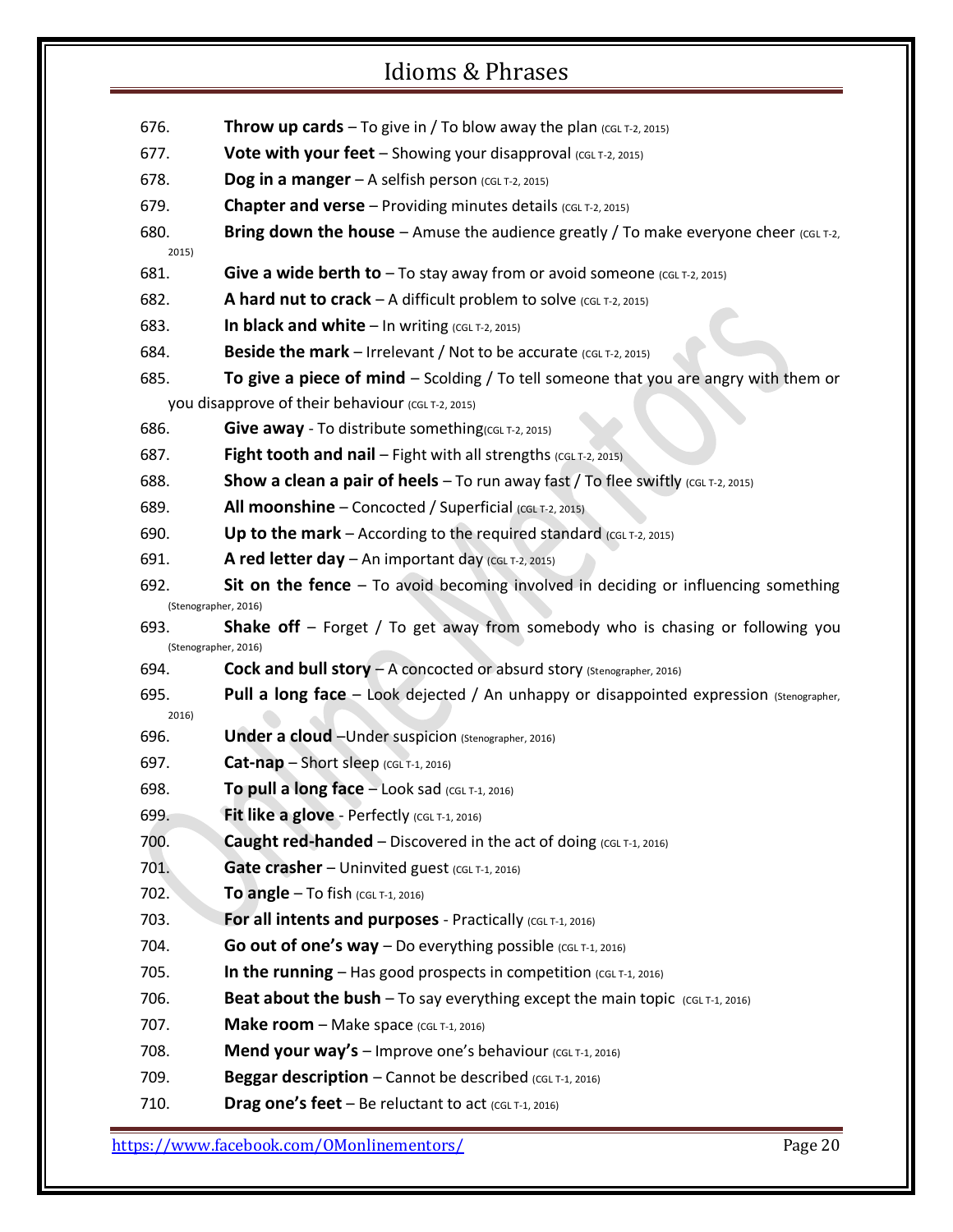- 711. **Hope against hope** Nurture an impossible hope (CGL T-1, 2016)
- **712. For keeps** Forever (CGL T-1, 2016)
- 713. **Paled into insignificance** Seemed less important (CGL T-1, 2016)
- 714. **With one voice** Unanimously (CGL T-1, 2016)
- 715. **Make it light** Treat lightly  $(CGL T-1, 2016)$
- 716. **Every inch a gentleman** Entirely (CGL T-1, 2016)
- 717. **A rough, violent, troublesome** person Tartar (CGL T-1, 2016)
- 718. **To add fuel to the fire** Make thing worse (CGL T-1, 2016)
- 719. **To take to heart** TO be greatly affected  $(CGL T-1, 2016)$
- 720. **To bring to light**  $-$  TO reveal (CGL T-1, 2016)
- 721. **All moon shine**  $-$  Far from reality (CGL T-1, 2016)
- 722. **At a snail's pace** Slowly  $(CGL T-1, 2016)$
- **723. Call on** Pay a visit (CGL T-1, 2016)
- 724. **Pros and cons** Advantages and disadvantage (CGL T-1, 2016)
- 725. **Once in a blue moon** Very rarely  $(CGL T-1, 2016)$
- 726. **Fish out of water** An uncomfortable position (CGL T-1, 2016)
- 727. **Be down with**  $-$  Suffering from (CGL T-1, 2016)
- 728. **Fair-weather friend** Supports only when easy and convenient  $(CGL T-1, 2016)$
- 729. **Pull together** Work harmoniously (CGL T-1, 2016)
- 730. **To bury the hatchet** to make peace  $(CGL T-1, 2016)$
- 731. **Selling like hot cakes** To have a very good sale (CGL T-1, 2016)
- 732. **Scot free** Unpunished (CGL T-1, 2016)
- 733. **To give oneself airs** Behave arrogantly (CGL T-1, 2016)
- 734. **At a stone's throw** At short distance  $(CGL T-1, 2016)$
- 735. **Bone of contention** Matter of dispute  $(CGL T-1, 2016)$
- 736. **To eat humble pie** To yield under humiliating circumstances (CGL T-1, 2016)
- 737. **To end in smoke** To fail/ To end without any practical results (CGL T-1, 2016)
- 738. **To spill the beans**  $-$  To reveal a secret (CGL T-1, 2016)
- 739. **Drive home** Emphasise (CGL T-1, 2016)
- 740. **A left hand compliment** An ambiguous compliment  $(CGL T-1, 2016)$
- 741. **Cut a sorry figure** Make a poor impression (CGL T-1, 2016)
- 742. **To take to task** Reprimand  $(CGL T-1, 2016)$
- **743. Bad blood** Enmity (CGL T-1, 2016)
- 744. **Maiden speech** First speech (CGL T-1, 2016)
- 745. **To get cold feet** Fear (CGL T-1, 2016)
- 746. **Beside the mark** Not to the point  $(CGL T-1, 2016)$
- 747. **On tenterhooks** In suspense and anxiety  $(CGL T-1, 2016)$
- 748. **A cuckoo in the nest** An unwelcomed intruder  $(CG<sub>L</sub> T-1, 2016)$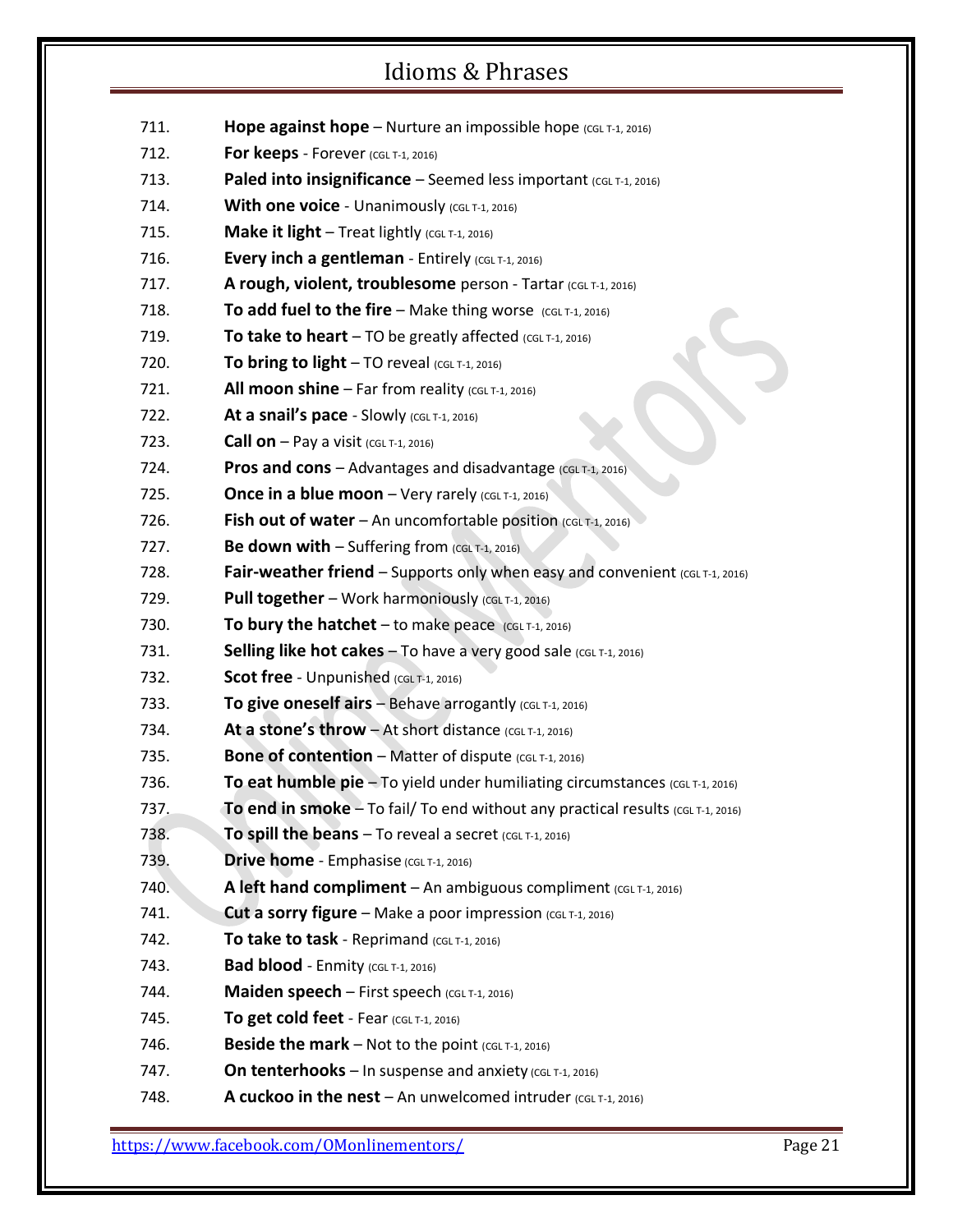- 749. **A house of cards** An insecure scheme  $(CGL T-1, 2016)$
- 750. **To smell a rat**  $-$  To suspect foul dealings (CGL T-1, 2016)
- 751. **Old head on young shoulder** To be wise beyond one's age (CGL T-1, 2016)
- 752. **A wild-goose chase** Pointless search (CGL T-1, 2016)
- 753. **Hard of hearing** To be deaf (CGL T-1, 2016)
- 754. **Burn your boats** Do something that makes it impossible to return ro the previous Situation (CGL T-1, 2016)
- 755. **Dressing-down** To give scolding  $(CGL T-1, 2016)$
- 756. **Null and void** Invalid (CGL T-1, 2016)
- 757. **A dark horse** Unexpected winner (CGL T-1, 2016)
- 758. **Throw cold water** Discourage (CGL T-1, 2016)
- 759. **Butt in** Interrupt (CGL T-1, 2016)
- 760. **Couch potato** A person who prefers to watch television ( $c_{GLT-1}$ , 2016)
- 761. **Carry the ball** Be in charge (CGL T-1, 2016)
- **762. Turn down** Reject (CGL T-1, 2016)
- 763. **Catch a tartar** to deal with a person who is more than one's match (CGL T-1, 2016)
- 764. **Cap in hand** In a respectful manner  $(cGLT-1, 2016)$
- **765. In the blues** Cheerless and depressed  $(\text{CGL T-1}, 2016)$
- 766. **Cheek by jowl** Very close together  $(CGL T-1, 2016)$
- 767. **Beyond the pale** Unreasonable or unacceptable (CGL T-1, 2016)
- 768. **Blow one's own trumpet** Praise oneself (CGL T-1, 2016)
- 769. **Stick to** guns Maintain own opinion  $(CGL T-1, 2016)$
- 770. **At sea** At a loss (CGL T-1, 2016)
- 771. **Straw in the wind** An indication of what might happen  $(CGLT-1, 2016)$
- 772. **Face the music** Be punished (CGL T-1, 2016)
- 773. **Curry favours** Seek favourable attention (CGL T-1, 2016)
- 774. **Weal and woe** Good times and bad times  $(CGL T-1, 2016)$
- 775. **Call in question** Challenge (CGL T-1, 2016)
- 776. **Make both ends mean** Live within means (CGL T-1, 2016)
- 777. **Put up the shutters** Go out of business (CGL T-1, 2016)
- 778. **A drop in a bucket** A very insignificant amount  $(CGL T-1, 2016)$
- 779. **Draw a blank** Find no favour  $(cGLT-1, 2016)$
- **780. To keep in abeyance** In a state of suspension  $(CGL T-1, 2016)$
- 781. **To be in a fix** In a difficult situation  $(CGL T-1, 2016)$
- **782. To break the ice** Make people comfortable and relaxed / Start conversation (CGL T-1, 2016)
- 783. **As daft as a brush** Extremely silly  $(CGL T-1, 2016)$
- 784. **In a nutshell** Briefly and concisely  $(CGL T-1, 2016)$